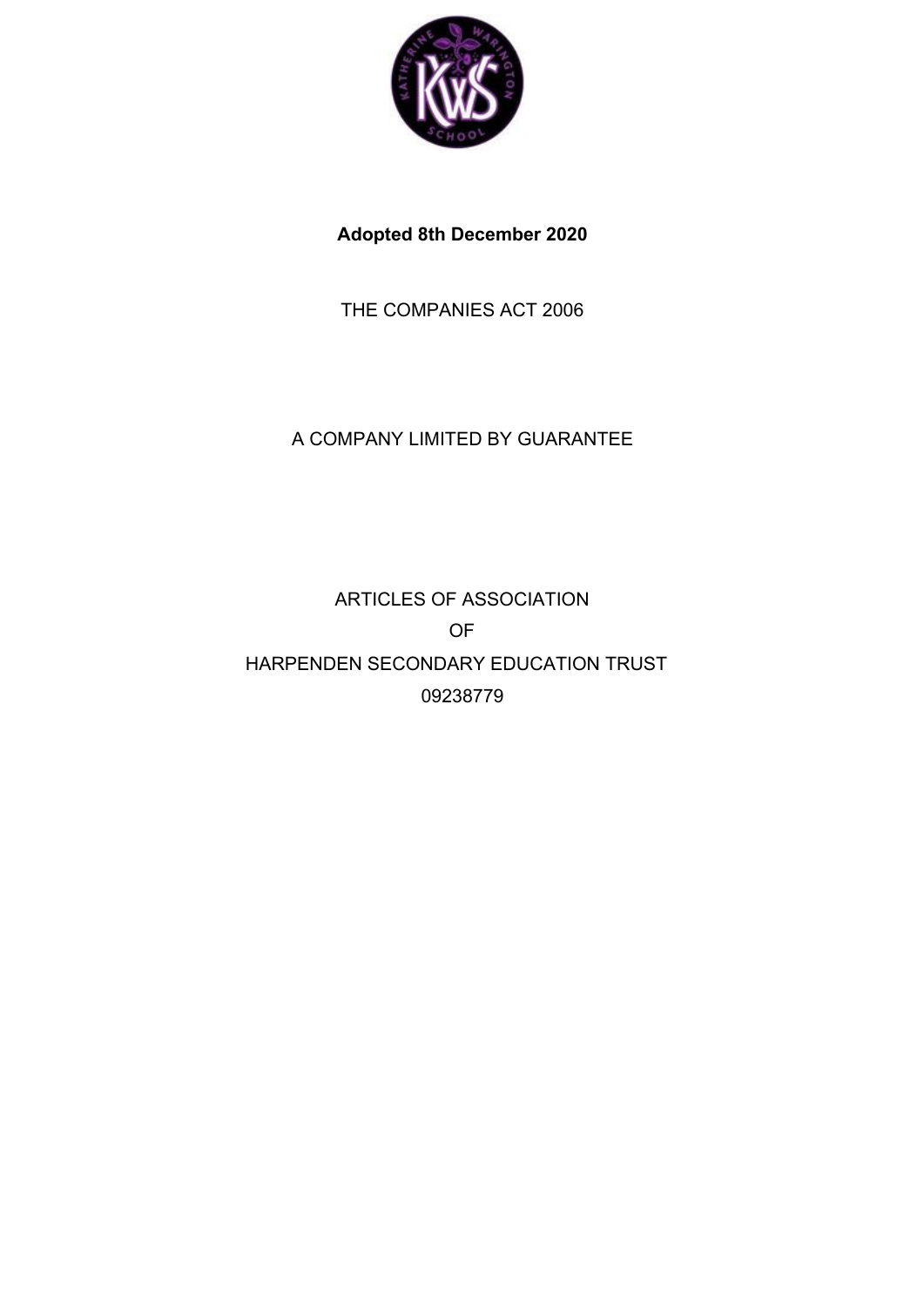## **INTERPRETATION**

- 1. In these Articles
	- a. "the Academy" means the school referred to in Article 4a and established by the Academy Trust,
	- b. "Academy Financial Year" means the academic year from 1<sup>st</sup> of September to 31<sup>st</sup> of August the following year,
	- c. "the Academy Trust means the company intended to be regulated by these Articles and referred to in Article 2,
	- d. "the Articles" means these Articles of Association of the Academy Trust,
	- e. "Chief Inspector" means Her Majesty's Chief Inspector of Education, Children's Services and Skills or their successor,
	- f. "clear days" in relation to the period of a notice means the period excluding the day when the notice is given or deemed to be given and the day on which it is to take effect,
	- g. "Clerk "means the clerk to the Governors or any other person appointed to perform the duties of the clerk to the Governors, including a Joint, assistant or deputy clerk,
	- h. "financial expert" means an individual, company or firm who is authorised to give investment advice under the Financial Services and Markets Act 2000,
	- i. "Funding Agreement" means the agreement made under section 1 of the Academies Act 2010 between the Academy Trust and the Secretary of State to establish the Academy,
	- j. "the Governors" means the directors of the Academy Trust (and "Governor" means any one of those directors), subject to the definition of this term at Article 6 10(b) in relation to Articles 6 2-6 10,
	- k. "Local Authority Associated Persons" means any person associated with any local authority within the meaning given in section 69 of the Local Government and Housing Act 1989,
	- l. "Member" means a member of the Academy Trust and someone who as such is bound by the undertaking contained in Article 8,
		- 2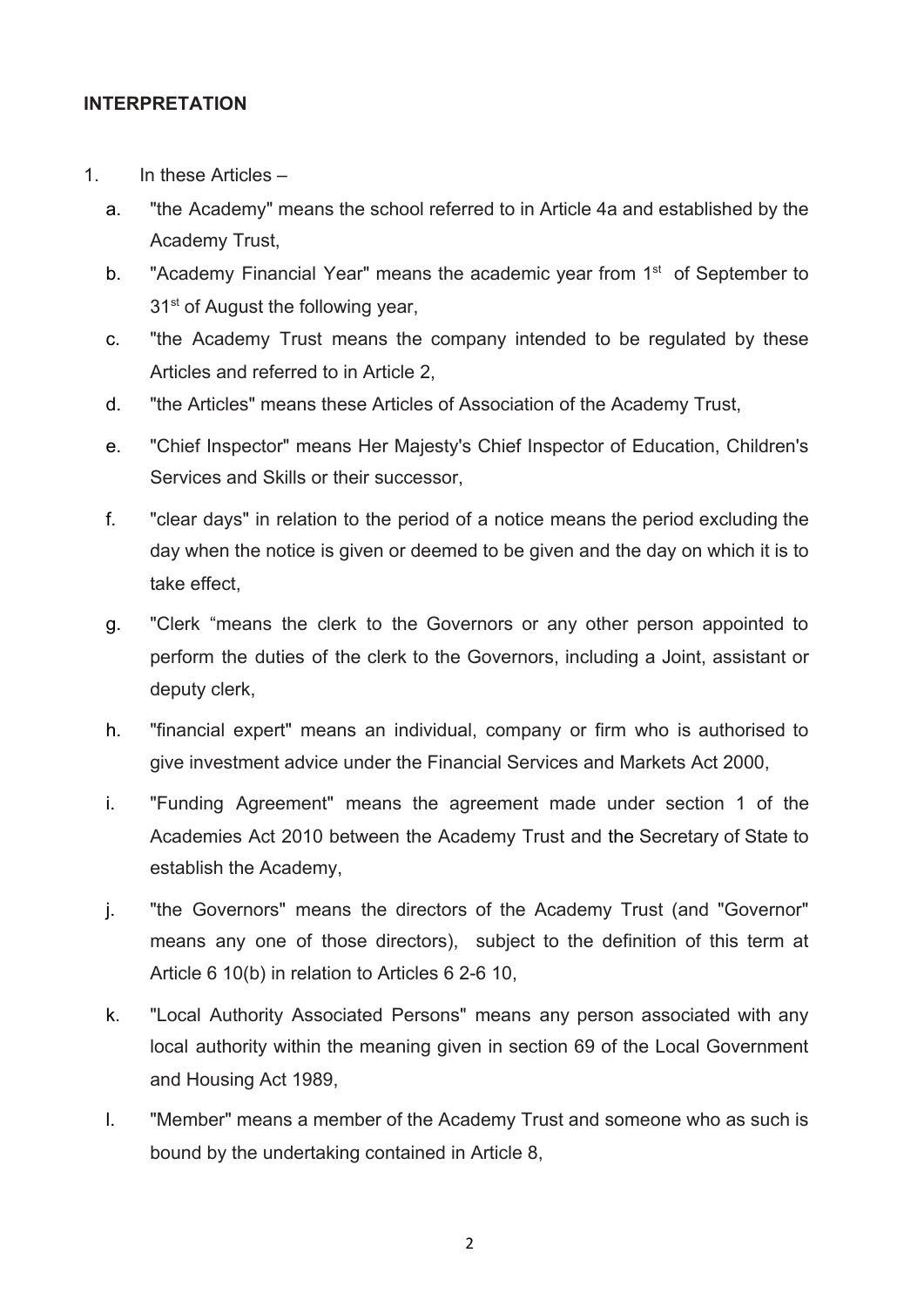- m. "the Memorandum" means the Memorandum of Association of the Academy Trust,
- n. "Office" means the registered office of the Academy Trust,
- o. "The Parent Governors" means the Governors appointed pursuant to Articles 53 to 58 inclusive,
- p. "Principal" means the head teacher of the Academy,
- q. "Principal Regulator" means the body or person appointed as the Principal Regulator under the Charities Act 2011,
- r. "the seal" means the common seal of the Academy Trust if it has one,
- s. "Secretary of State" means the Secretary of State for Education or successor,
- t. "Staff Governor" means an employee of the Academy Trust who may be appointed as a Governor pursuant to Article 50A,
- u. "teacher means a person employed under a contract of employment or a contract for services or otherwise engaged to provide their services as a teacher at the Academy,
- v. "the United Kingdom" means Great Britain and Northern Ireland,
- w. words importing the masculine gender only shall include the feminine gender. Words importing the singular number shall include the plural number, and vice versa,
- x. subject as aforesaid, words or expressions contained in these Articles shall, unless the context requires otherwise, bear the same meaning as in the Companies Act 2006, as appropriate,
- y. any reference to a statute or statutory provision shall include any statute or statutory provision which replaces or supersedes such statute or statutory provision including any modification or amendment thereto

2. The company's name is HARPENDEN SECONDARY EDUCATION TRUST (and in this document it is called **"the Academy Trust"**)

3. The Academy Trust's registered office is to be situated in England and Wales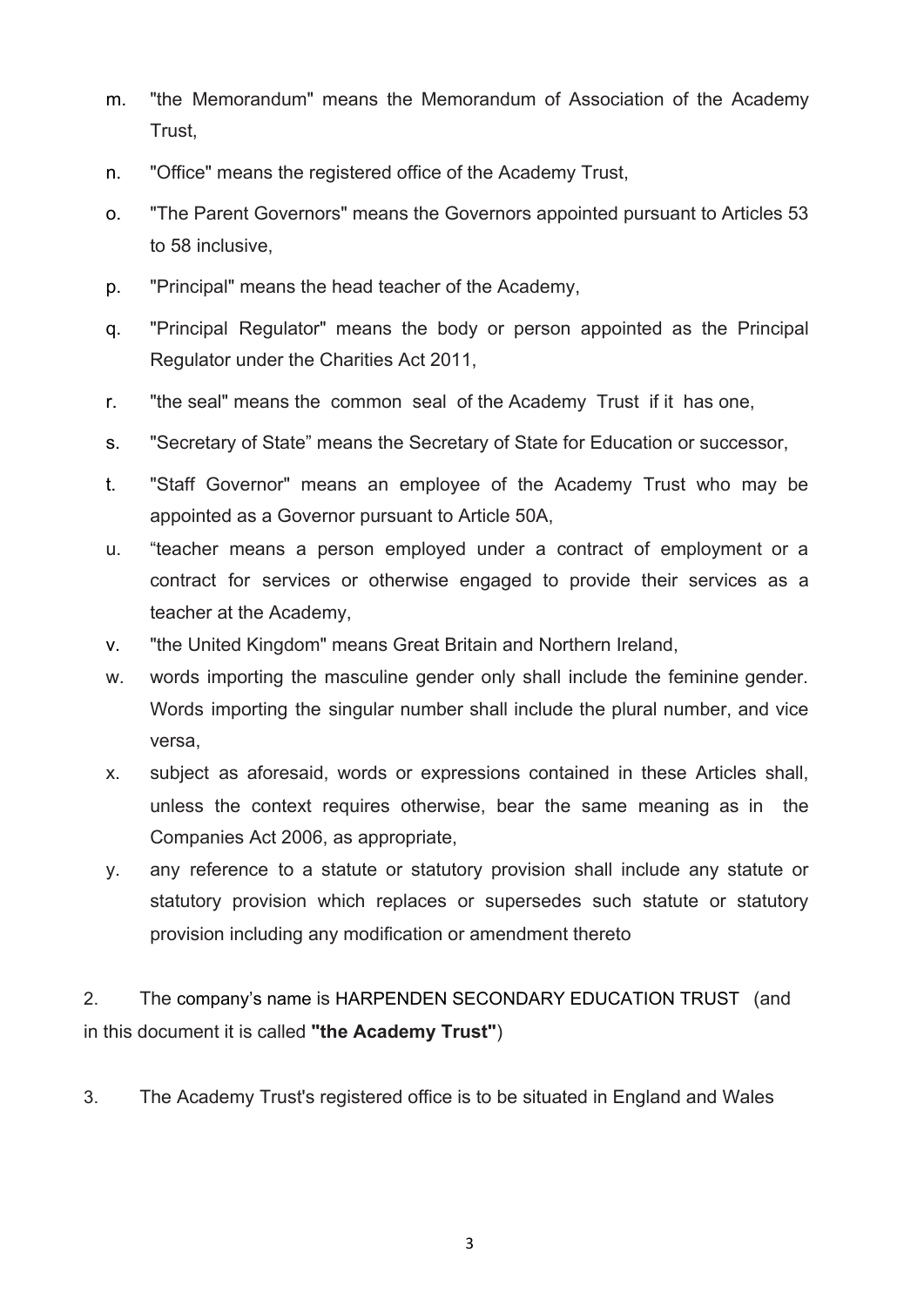## **OBJECTS**

4. The Academy Trust's object ("**the Object**") is specifically restricted to the following

> to advance for the public benefit education in the United Kingdom, in particular but without prejudice to the generality of the foregoing by establishing, maintaining, carrying on, managing and developing a school offering a broad and balanced curriculum ("the Academy")

- 5. In furtherance of the Object but not further or otherwise the Academy Trust may exercise the following powers -
	- (a) to draw, make, accept, endorse, discount, execute and issue promissory notes, bills, cheques and other instruments, and to operate bank accounts in the name of the Academy Trust,
	- (b) to raise funds and to invite and receive contributions provided that in raising funds the Academy Trust shall not undertake any substantial permanent trading activities and shall conform to any relevant statutory regulations,
	- (c) to acquire, alter, improve and (subject to such consents as may be required by law) to charge or otherwise dispose of property,
	- (d) subject to Article 6 below to employ such staff, as are necessary for the proper pursuit of the Object and to make all reasonable and necessary provision for the payments of pensions and superannuation to staff and their dependants,
	- (e) to establish or support, whether financially or otherwise, any charitable companies, trusts, associations or institutions formed for all or any of the Object,
	- (f) to cooperate with other charities, other independent and maintained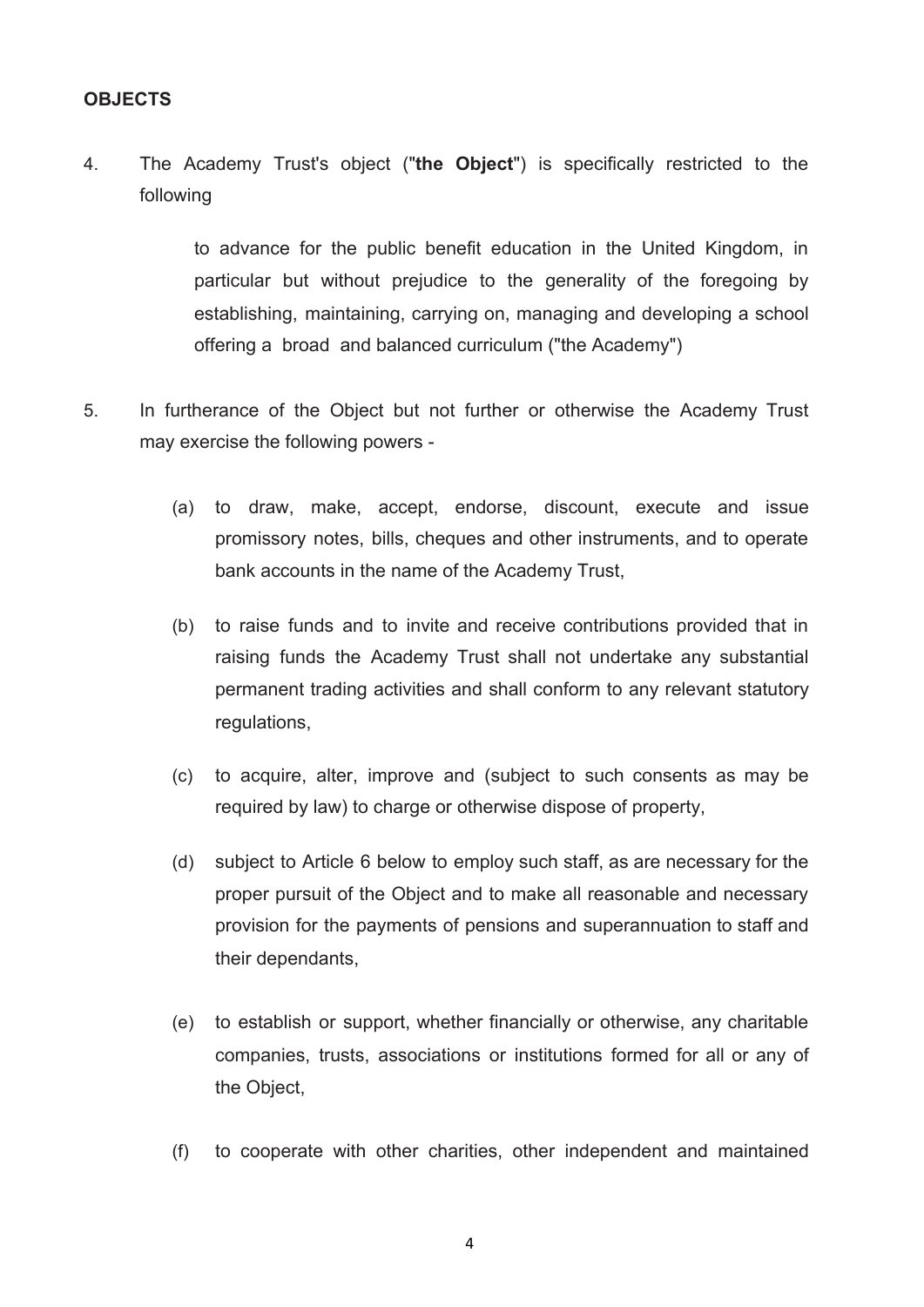schools, voluntary bodies and statutory authorities operating in furtherance of the Object and to exchange information and advice with them,

- (g) to pay out of funds of the Academy Trust the costs, charges and expenses of and incidental to the formation and registration of the Academy Trust,
- (h) to establish, maintain, carry on, manage and develop the Academy at a site or sites to be determined,
- (i) to offer scholarships, exhibitions, prizes and awards to pupils and former pupils and otherwise to encourage and assist pupils and former pupils,
- (j ) to provide educational facilities and services to students of all ages and the wider community for the public benefit,
- (k) to carry out research into the development and application of new techniques in education in particular in relation to its approach to curriculum development and delivery and to publish the results of such research, and to develop means of benefiting from application of the experience of industry, commerce, other schools/educational institutions and the voluntary sector to the education of pupils in academies,
- (I) subject to such consents as may be required by law and/or by any contract entered into by or on behalf of the Academy Trust to borrow and raise money for the furtherance of the Object in such manner and on such security as the Academy Trust may think fit,
- (m) to deposit or invest any funds of the Academy Trust not immediately required for the furtherance of its Object (but to invest only after obtaining such advice from a financial expert as the Governors consider necessary and having regard to the suitability of investments and the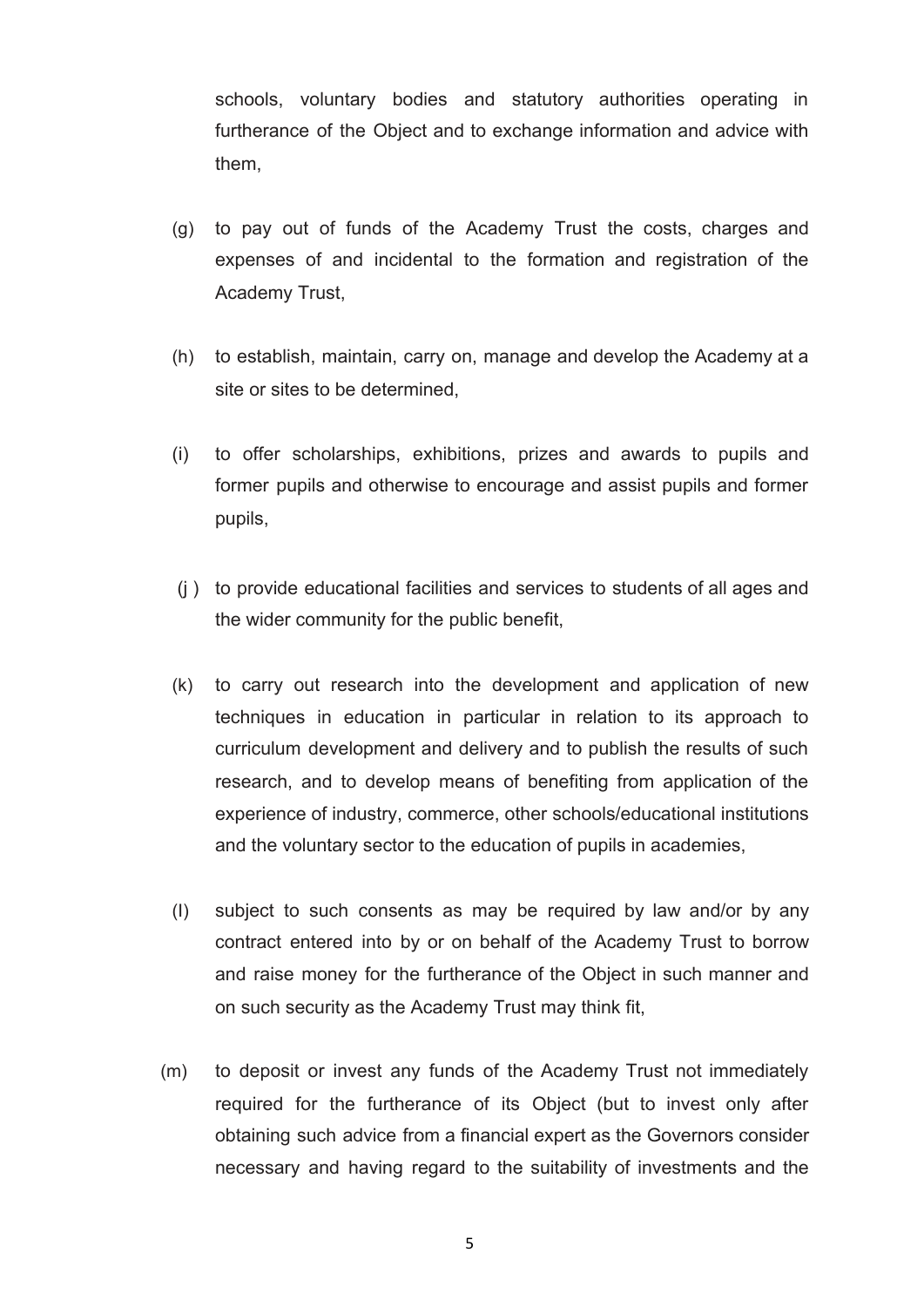need for diversification),

- (n) to delegate the management of investments to a financial expert, but only on terms that
	- (i) the investment policy is set down in writing for the financial expert by the Governors,
	- (ii) every transaction is reported promptly to the Governors,
	- (iii) the performance of the investments is reviewed regularly with the Governors,
	- (iv) the Governors are entitled to cancel the delegation arrangement at any time,
	- (v) the investment policy and the delegation arrangement are reviewed at least once a year,
	- (vi) all payments due to the financial expert are on a scale or at a level which is agreed in advance and are notified promptly to the Governors on receipt, and
	- (vii) the financial expert must not do anything outside the powers of the Governors.
	- (o) to arrange for investments or other property of the Academy Trust to be held in the name of a nominee company acting under the control of the Governors or of a financial expert acting under their instructions, and to pay any reasonable fee required,
	- (p) to provide indemnity insurance to Governors in accordance with, and subject to the conditions of section 232 to 235 of the Companies Act 2006, section 189 of the Charities Act 2011 or any other provision of law applicable to charitable companies and any such indemnity is limited accordingly,
	- (q) to establish subsidiary companies to carry on any trade or business for the purpose of raising funds for the Academy Trust,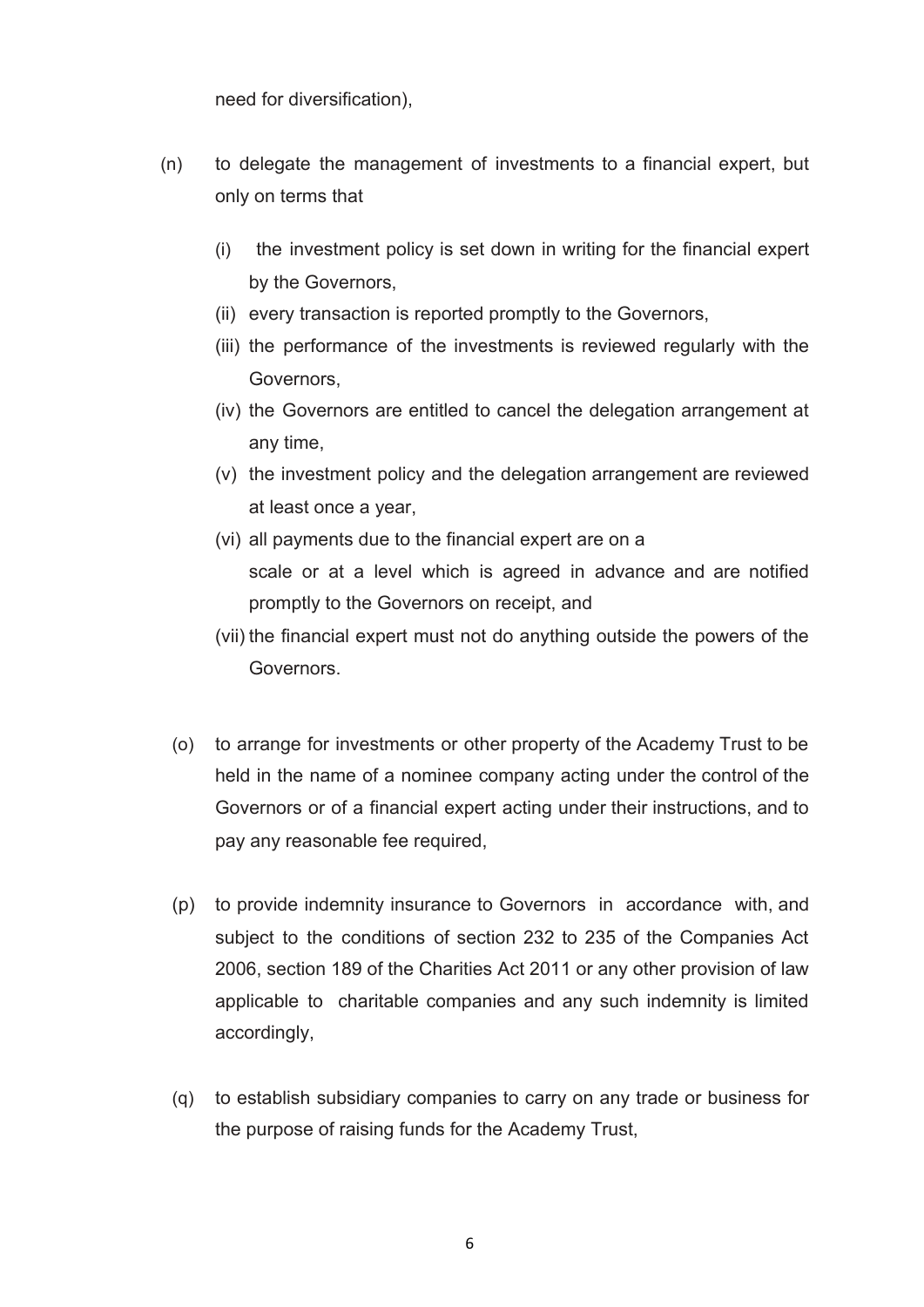(r) to do all such other lawful things as are necessary for or are incidental to or conducive to the achievement of the Object.

6.1 The income and property of the Academy Trust shall be applied solely towards the promotion of the Object

6.2 None of the income or property of the Academy Trust may be paid or transferred directly or indirectly by way of dividend bonus or otherwise by way of profit to any member of the Academy Trust. Nonetheless a member of the Academy Trust who is not also a Governor may

- a) benefit as a beneficiary of the Academy Trust,
- b) be paid reasonable and proper remuneration for any goods or services supplied to the Academy Trust,
- c) be paid rent for premises let by the member of the Academy Trust if the amount of the rent and other terms of the letting are reasonable and proper, and
- d) be paid interest on money lent to the Academy Trust at a reasonable and proper rate, such rate not to exceed 2 per cent per annum below the base lending rate of a UK clearing bank selected by the Governors, or 0.5%, whichever is the higher

6.3 A Governor may benefit from any indemnity insurance purchased at the Academy Trust's expense to cover the liability of the Governors which by virtue of any rule of law would otherwise attach to them in respect of any negligence, default or breach of trust or breach of duty of which they may be guilty in relation to the Academy Trust provided that any such insurance shall not extend to (i) any claim arising from any act or omission which the Governors knew to be a breach of trust or breach of duty or which was committed by the Governors in reckless disregard to whether it was a breach of trust or breach of duty or not, and (ii) the costs of any unsuccessful defense to a criminal prosecution brought against the Governors in their capacity as directors of the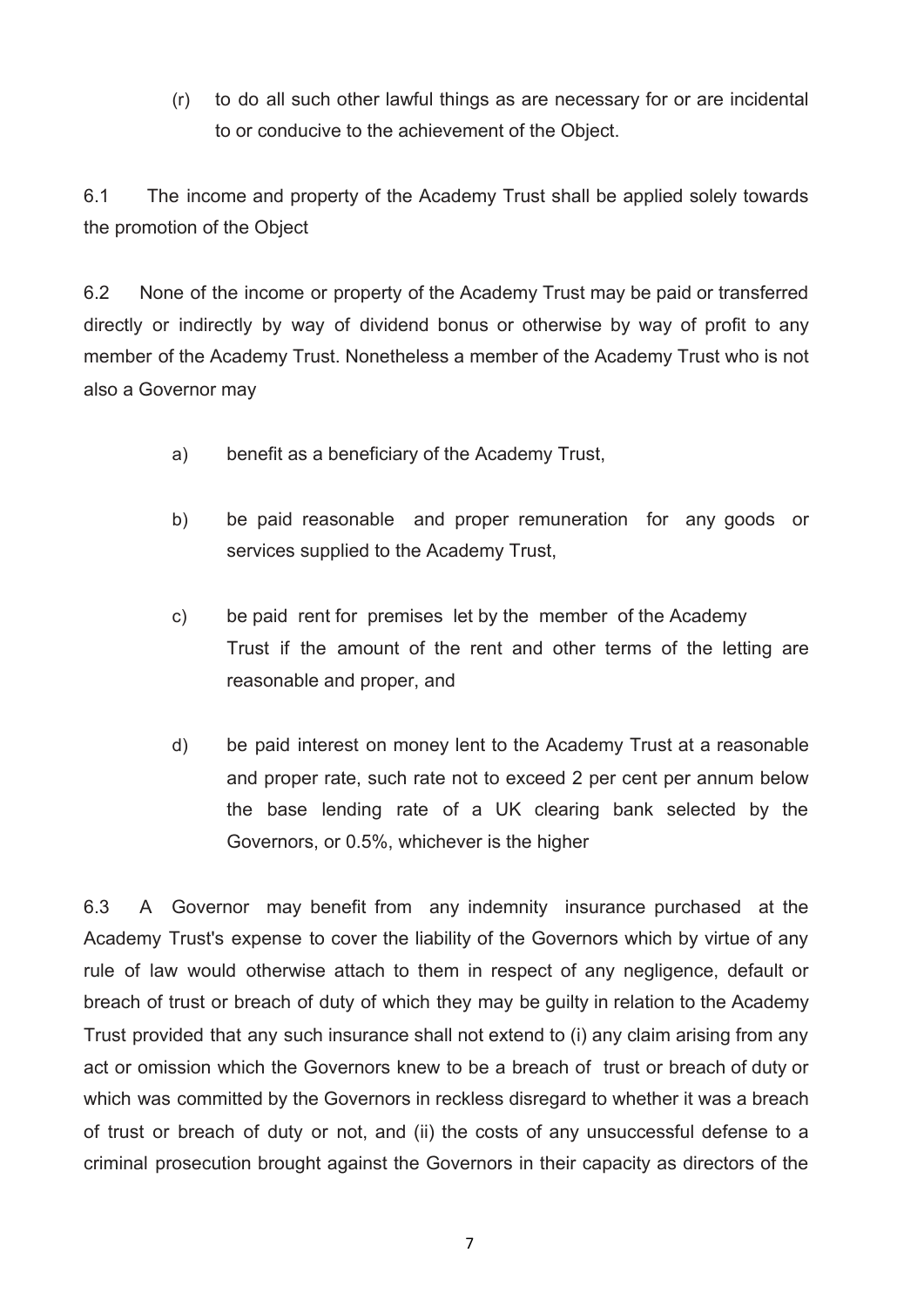Academy Trust Further, this Article does not authorise a Governor to benefit from any indemnity insurance that would be rendered void by any provision of the Companies Act 2006, the Charities Act 2011 or any other provision of law

6.4 A Company, which has shares listed on a recognised stock exchange and of which any one Governor holds no more than 1% of the issued capital of that company, may receive fees, remuneration or other benefit in money or money's worth from the Academy Trust

6.5 A Governor may at the discretion of the Governors be reimbursed from the property of the Academy Trust for reasonable expenses properly incurred by him or her when acting on behalf of the Academy Trust, but excluding expenses in connection with foreign travel

6.6 No Governor may

(a) buy any goods or services from the Academy Trust on preferential terms to those applicable to the members of the public,

(b) sell goods, services, or any interest in land to the Academy Trust,

(c) be employed by or receive any remuneration from the Academy Trust (other than the Principal or a Staff Governor whose employment and/or remuneration is subject to the procedure and conditions in Article 6.8),

- (d) receive any other financial benefit from the Academy Trust, unless
	- (j) the payment is permitted by Article 6.7 and the Governors follow the procedure and observe the conditions set out in Article 6.8, or
	- (ii) the Governors obtain the prior written approval of the Charity Commission and fully comply with any procedures it prescribes
- 6.7 Subject to Article 6.8, a Governor may
	- a) receive a benefit from the Academy Trust in the capacity of a beneficiary of the Academy Trust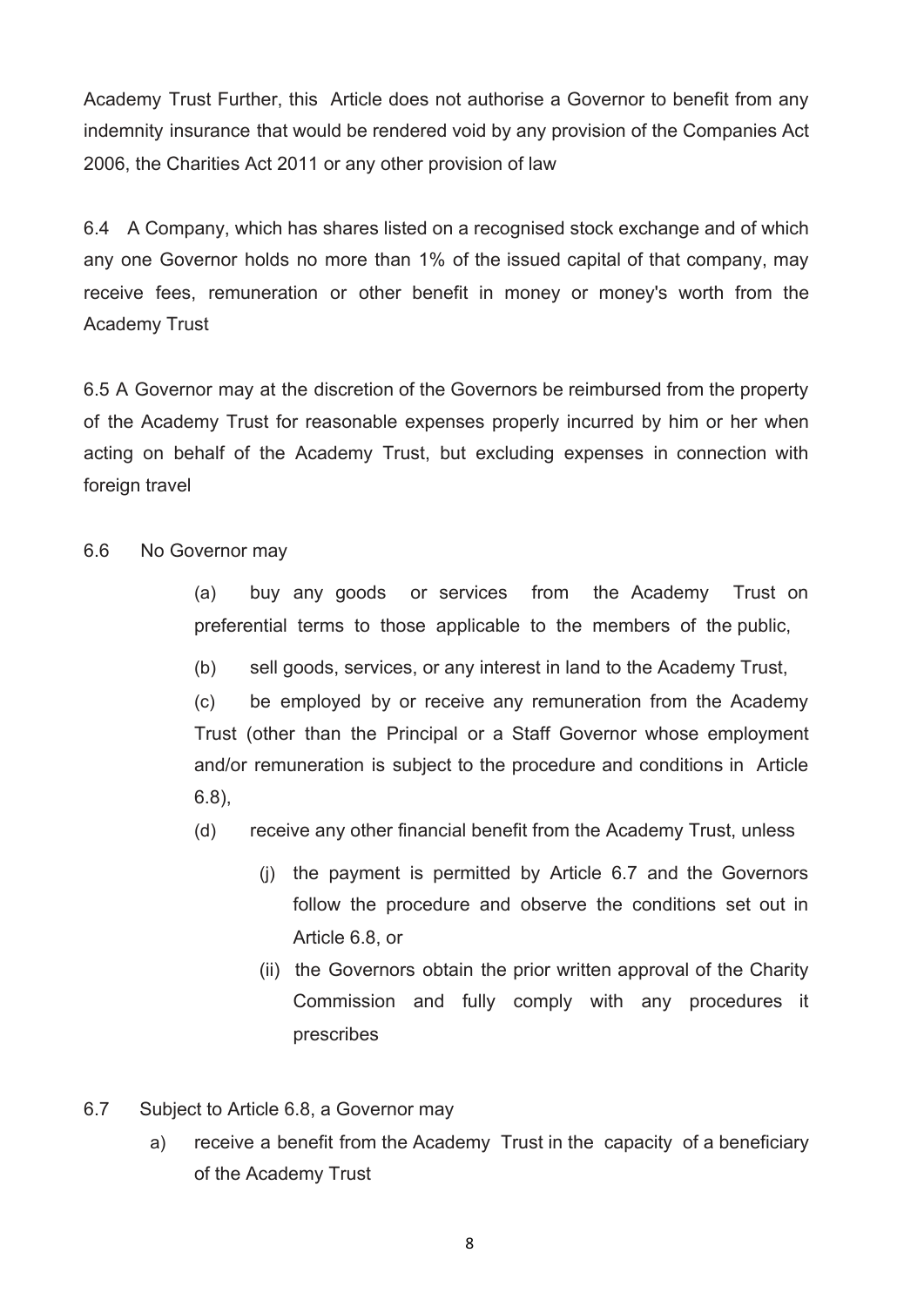- b) be employed by the Academy Trust or enter into a contract for the supply of goods or services to the Academy Trust, other than for acting as a Governor
- c) receive interest on money lent to the Academy Trust at a reasonable and proper rate not exceeding 2% per annum below the base rate of a clearing bank to be selected by the Governors, or 0.5%, whichever is the higher
- d) receive rent for premises let by the Governor to the Academy Trust if the amount of the rent and the other terms of the lease are reasonable and proper

6.8 The Academy Trust and its Governors may only rely upon the authority provided by Article 6.7 if each of the following conditions is satisfied

- (a) the remuneration or other sums paid to the Governor do not exceed an amount that is reasonable in the circumstances
- (b) the Governor is absent from the part of any meeting at which there is discussion of
	- (i) his or her employment, remuneration, or any matter concerning the contract, payment or benefit, or
	- (ii) his or her performance in the employment, or his or her performance of the contract, or
	- (iii) any proposal to enter into any other contract or arrangement with him or her or to confer any benefit upon him or her that would be permitted under Article 6.7, or
	- (iv) any other matter relating to a payment or the conferring of any benefit permitted by Article 6.7
- (c) the Governor does not vote on any such matter and is not to be counted when calculating whether a quorum of Governors is present at the meeting
- (d) save in relation to employing or contracting with the Principal or a Staff Governor the other Governors are satisfied that it is in the interests of the Academy Trust to employ or to contract with that Governor rather than with someone who is not a Governor in reaching that decision the Governors must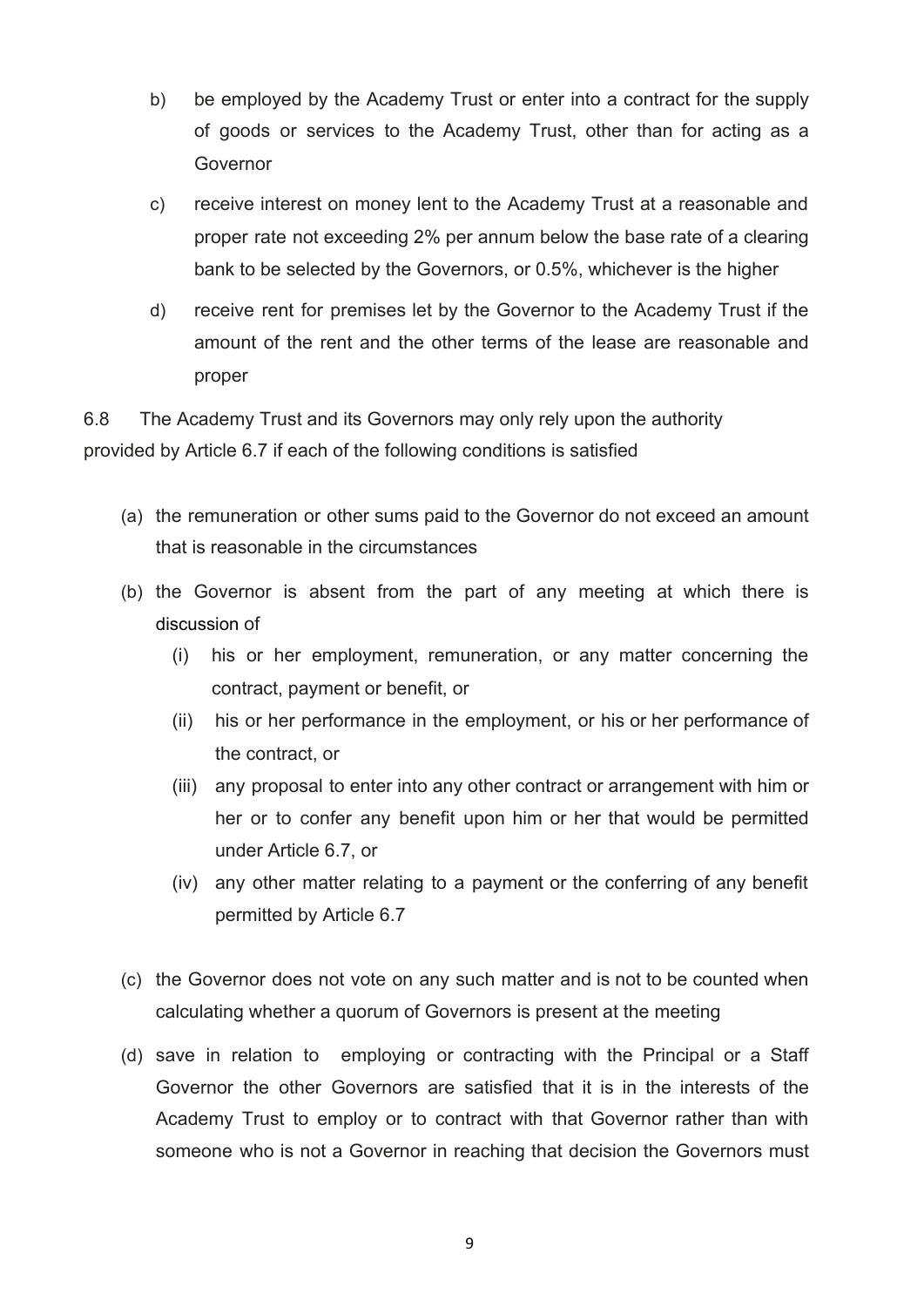balance the advantage of employing a Governor against the disadvantages of doing so (especially the loss of the Governor's services as a result of dealing with the Governor's conflict of interest)

- (e) the reason for their decision is recorded by the Governors in the minute book
- (f) a majority of the Governors then in office have received no such payments or benefit

6.9 The provision in clause 6.6 (c) that no Governor may be employed by or receive any remuneration from the Academy Trust (other than the Principal or a Staff Governor) does not apply to an existing employee of the Academy Trust who is subsequently elected or appointed as a Governor save that this clause shall only allow such a Governor to receive remuneration or benefit from the Academy Trust in their capacity as an employee of the Academy Trust and provided that the procedure as set out in Articles 6.8(b)(i), (ii) and 6.8 (c) is followed

6.10 In Articles 6.2-6.10

- (a) "Academy Trust" shall include any company in which the Academy Trust
	- holds more than 50% of the shares, or
	- controls more than 50% of the voting rights attached to the shares, or
	- has the right to appoint one or more directors to the board of the company.
- (b) "Governor" shall include any child, stepchild, parent, grandchild, grandparent, brother, sister or spouse of the governor or any person living with the governor as his or her partner.
- (c) the employment or remuneration of a Governor includes the engagement or remuneration of any firm or company in which the Governor is
	- (i) a partner,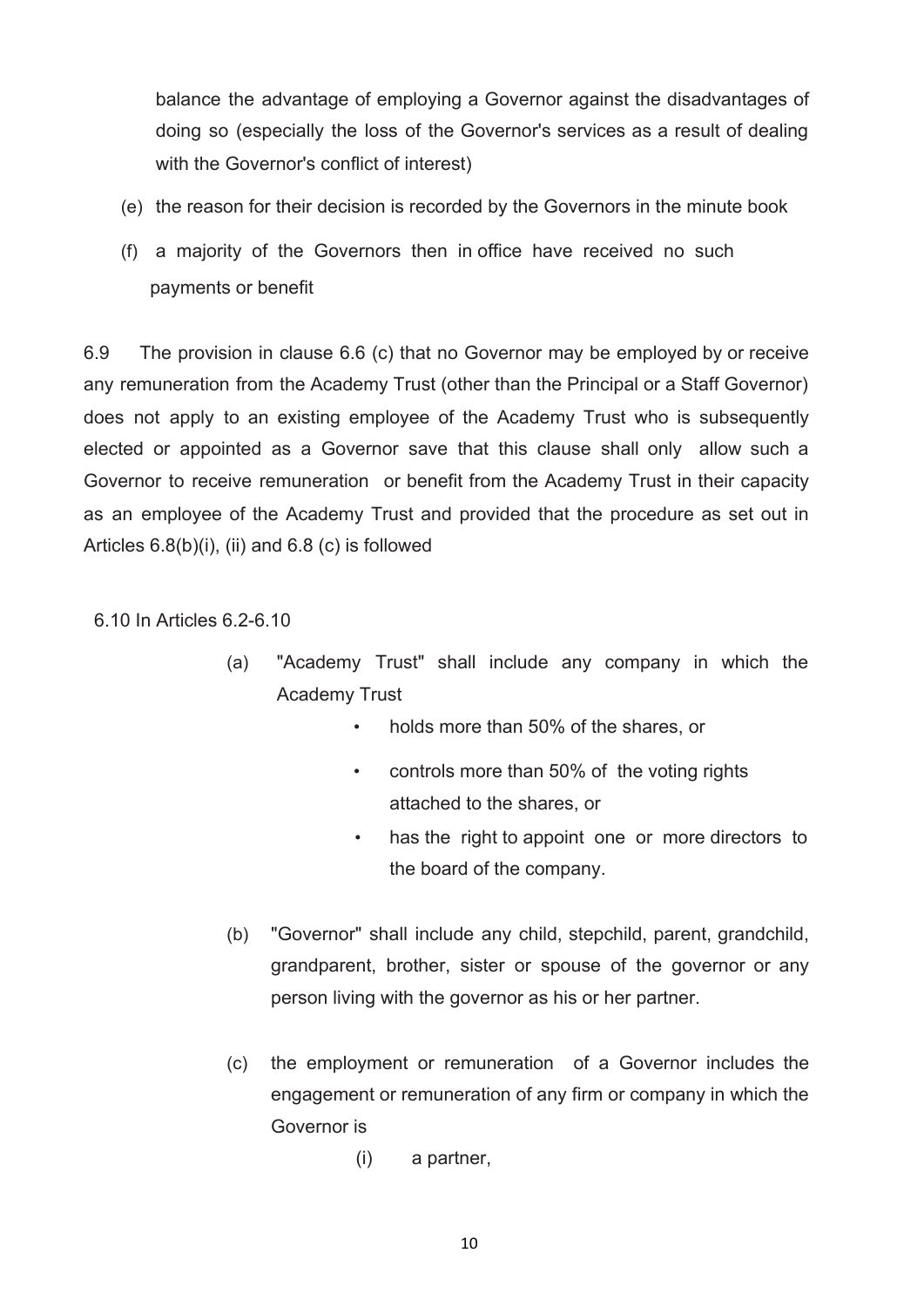- (ii) an employee,
- (ii) a consultant,
- (iv) a director,
- (v) a member, or
- (vi) a shareholder, unless the shares of the company are listed on a recognised stock exchange and the Governor holds less than 1% of the issued capital
- 7. The liability of the members of the Academy Trust is limited

8. Every member of the Academy Trust undertakes to contribute such amount as may be required (not exceeding £10) to the Academy Trust's assets if it should be wound up while he or she is a member or within one year after he or she ceases to be a member, for payment of the Academy Trust's debts and liabilities before he or she ceases to be a member, and of the costs, charges and expenses of winding up, and for the adjustment of the rights of the contributories among themselves

9. If the Academy Trust is wound up or dissolved and after all its debts and liabilities (including any under section 2 of the Academies Act 2010 ) have been satisfied there remains any property it shall not be paid to or distributed among the members of the Academy Trust, but shall be given or transferred to some other charity or charities having objects similar to the Object which prohibits the distribution of its or their income and property to an extent at least as great as is imposed on the Academy Trust by Article 6 above, chosen by the members of the Academy Trust at or before the time of dissolution and if that cannot be done then to some other charitable object

10. Not used.

11. No alteration or addition shall be made to or in the provisions of the Articles which would have the effect (a) that the Academy Trust would cease to be a company to which section 60 of the Companies Act 2006 applies, or (b) that the Academy Trust would cease to be a charity.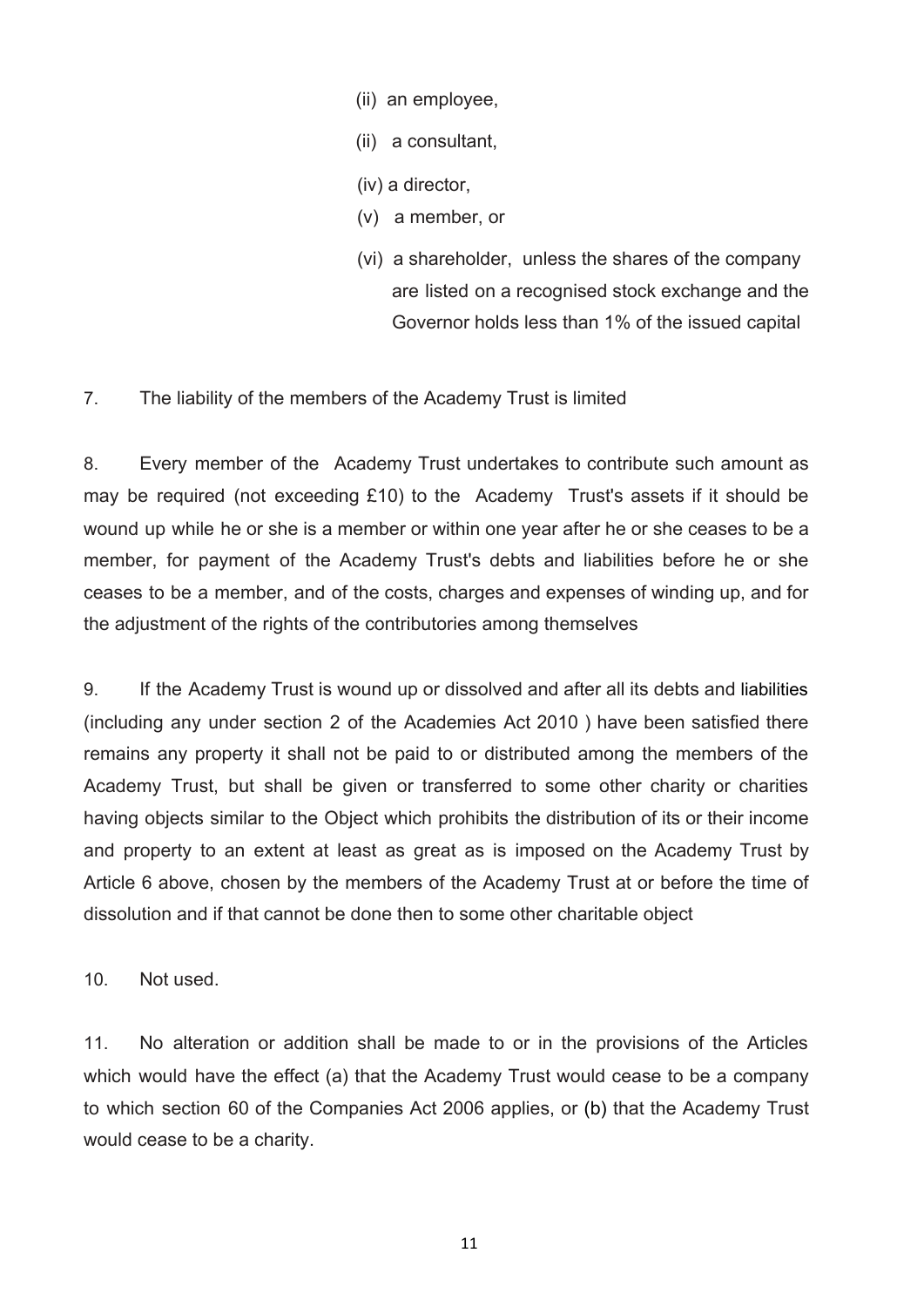## **MEMBERS**

- 12. The Members of the Academy Trust shall comprise
	- a) the signatories to the Memorandum,
	- b) the chair of the Governors, and
	- c) any person appointed under Article 16

13. Each of the persons entitled to appoint Members in Article 12 shall have the right from time to time by written notice delivered to the Office to remove any Member appointed by them and to appoint a replacement Member to fill a vacancy whether resulting from such removal or otherwise.

- 14. If any of the persons entitled to appoint Members in Article 12
	- a) in the case of an individual, die or become legally incapacitated,
	- b) in the case of a corporate entity, cease to exist and are not replaced by a successor institution,
	- c) becomes insolvent or makes any arrangement or composition with their creditors generally, or
	- d) ceases to be a Member, their right to appoint Members under these Articles shall vest in the remaining Members.

15. Membership will terminate automatically if

- a) a Member (which is a corporate entity) ceases to exist and is not replaced by a successor institution,
- b) a Member (which is an individual) dies or becomes incapable by reason of illness or injury of managing and administering their own affairs, or
- c) a Member becomes insolvent or makes any arrangement or composition with that Member's creditors generally.
- 15A. The Members may agree unanimously in writing to remove any Member(s) who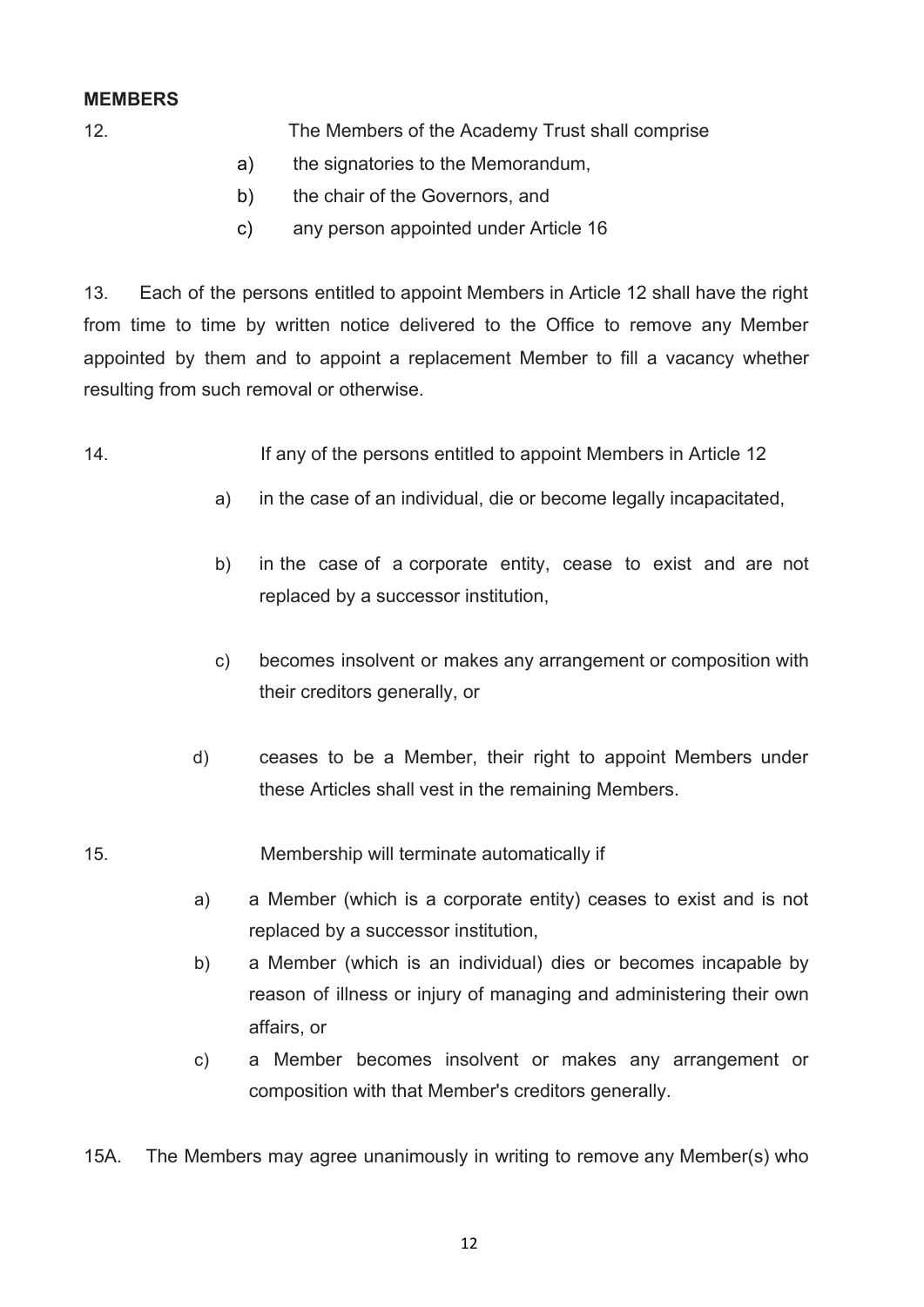is a signatory to the Memorandum (save that the agreement of a signatory to the Memorandum who is to be removed shall not be required), provided that it is in the interests of the Academy Trust to remove such a Member(s)

16. The Members may agree by passing a special resolution in writing to appoint such additional Members as they think fit and may agree by passing a special resolution in writing to remove any such additional Members, provided that such appointment or removal is in the interests of the Academy Trust

17. Every person nominated to be a Member of the Academy Trust shall either sign a written consent to become a Member or sign the register of Members on becoming a Member

18. Any Member may resign provided that after such resignation the number of Members is not less than three. A Member shall cease to be one immediately on the receipt by the Academy Trust of a notice in writing signed by the person or persons entitled to remove them under Articles 13 or 16 provided that no such notice shall take effect when the number of Members is less than three unless it contains or is accompanied by the appointment of a replacement Member

## **GENERAL MEETINGS**

19. Not used

20. The Governors may call general meetings and, on the requisition of Members pursuant to the provisions of the Companies Act 2006, shall forthwith proceed to convene a general meeting in accordance with that Act lf there are not within the United Kingdom sufficient Governors to call a general meeting, any Governor or any Member of the Academy Trust may call a general meeting

## **NOTICE OF GENERAL MEETINGS**

21. General meetings shall be called by at least fourteen clear days' notice but a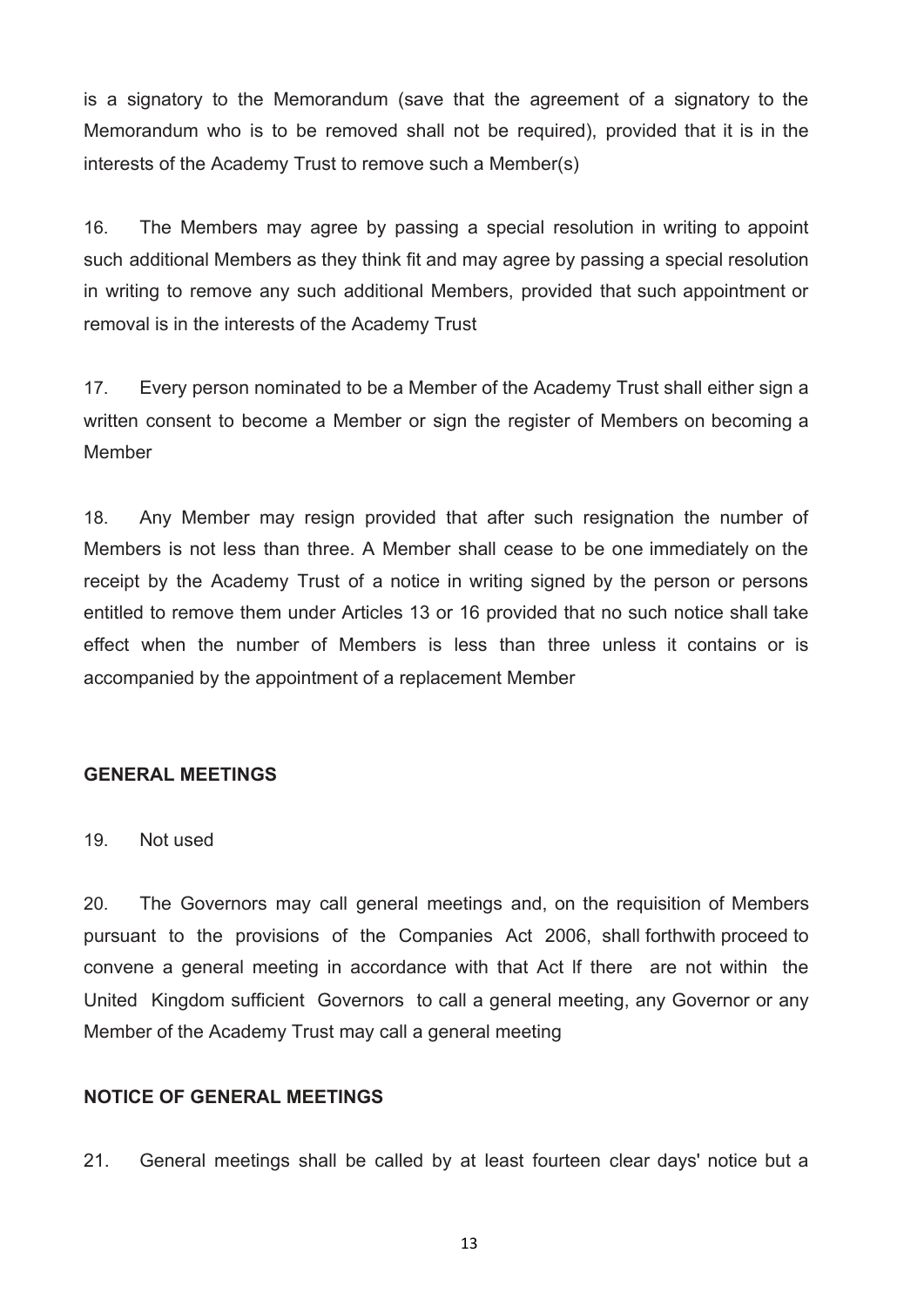general meeting may be called by shorter notice if it is so agreed by a majority in number of Members having a right to attend and vote and together representing not less than 90% of the total voting rights at that meeting

The notice shall specify the time and place of the meeting and the general nature of the business to be transacted and, in the case of an Annual General Meeting, shall specify the meeting as such The notice shall also state that the Member is entitled to appoint a proxy

The notice shall be given to all the Members, to the Governors and auditors.

22. The accidental omission to give notice of a meeting to, or the non receipt of notice of a meeting by, any person entitled to receive notice shall not invalidate the proceedings at that meeting

## **PROCEEDINGS AT GENERAL MEETINGS**

23. No business shall be transacted at any meeting unless a quorum is present. A Member counts towards the quorum by being present either in person or by proxy. Two persons entitled to vote upon the business to be transacted, each being a Member or a proxy of a Member or a duly authorised representative of a Member organisation shall constitute a quorum

24. If a quorum is not present within half an hour from the time appointed for the meeting, or if during a meeting a quorum ceases to be present, the meeting shall stand adjourned to the same day in the next week at the same time and place or to such time and place as the Governors may determine

25. The chair, if any, of the Governors or in their absence some other Governor nominated by the Governors shall preside as chair of the meeting, but if neither the chair nor such other Governor (if any) be present within fifteen minutes after the time appointed for holding the meeting and willing to act, the Governors present shall elect one of their number to be chair and, if there is only one Governor present and willing to act, they shall be the chair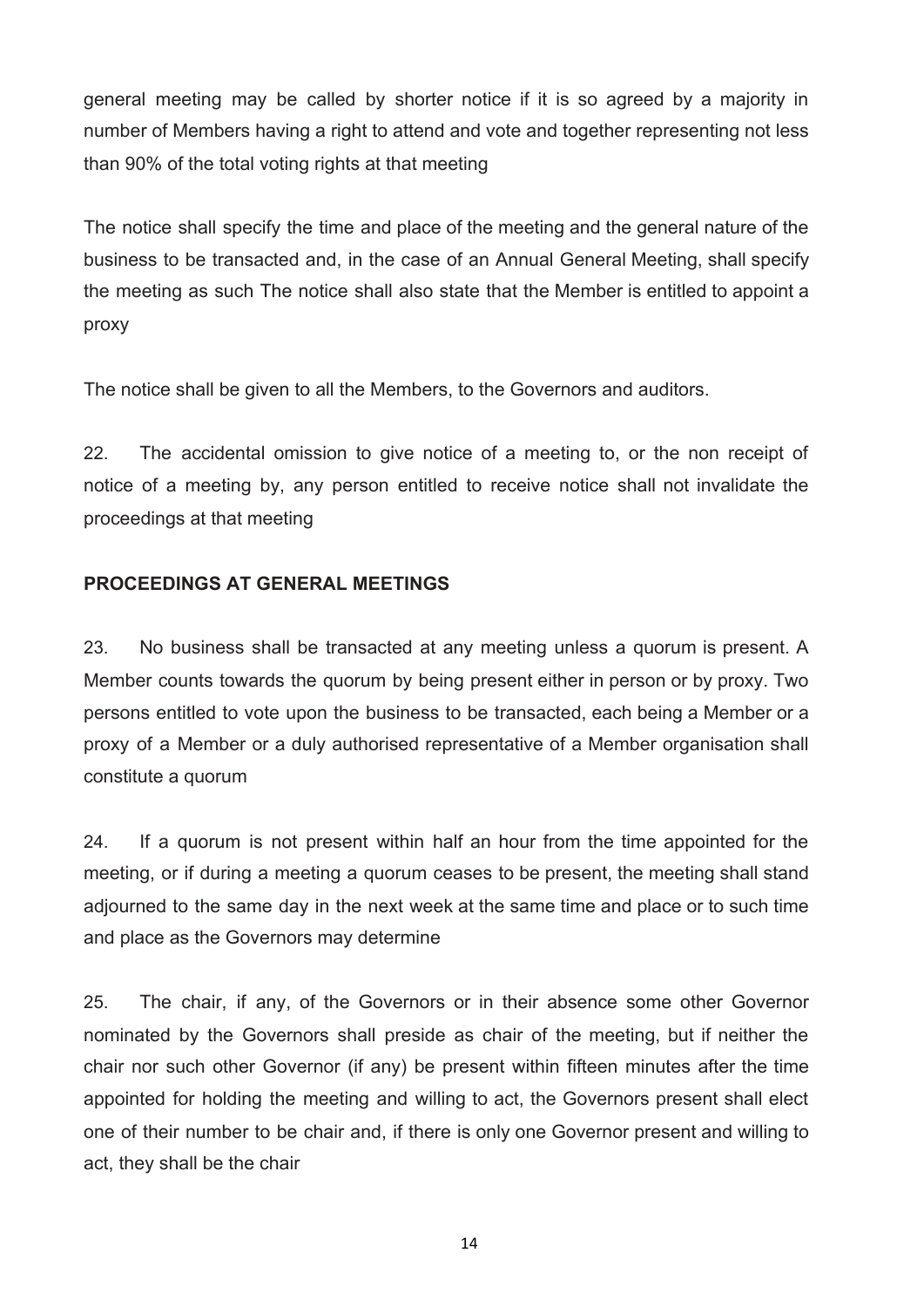26. If no Governor is willing to act as chair, or if no Governor is present within fifteen minutes after the time appointed for holding the meeting, the Members present and entitled to vote shall choose one of their number to be chair

27. A Governor shall, notwithstanding that he is not a Member, be entitled to attend and speak at any general meeting

28. The chair may, with the consent of a majority of the Members at a meeting at which a quorum is present (and shall if so directed by the meeting), adjourn the meeting from time to time and from place to place, but no business shall be transacted at any adjourned meeting other than the business which might properly have been transacted at the meeting had the adjournment not taken place. When a meeting is adjourned for fourteen days or more, at least seven clear days' notice shall be given specifying the time, date and place of the adjourned meeting and the general nature of the business to be transacted. Otherwise it shall not be necessary to give any such notice

29. A resolution put to the vote of the meeting shall be decided on a show of hands unless before, or on the declaration of the result of the show of hands a poll is duly demanded. Subject to the provisions of the Companies Act 2006 , a poll may be demanded -

- (a) by the chair, or
- (b) by at least two Members having the right to vote at the meeting, or
- (c) by a Member or Members representing not less than one-tenth of the total voting rights of all the Members having the right to vote at the meeting

30. Unless a poll is duly demanded a declaration by the chair that a resolution has been carried or carried unanimously, or by a particular majority, or lost, or not carried by a particular majority and an entry to that effect in the minutes of the meeting shall be conclusive evidence of the fact without proof of the number or proportion of the votes recorded in favour of or against such resolution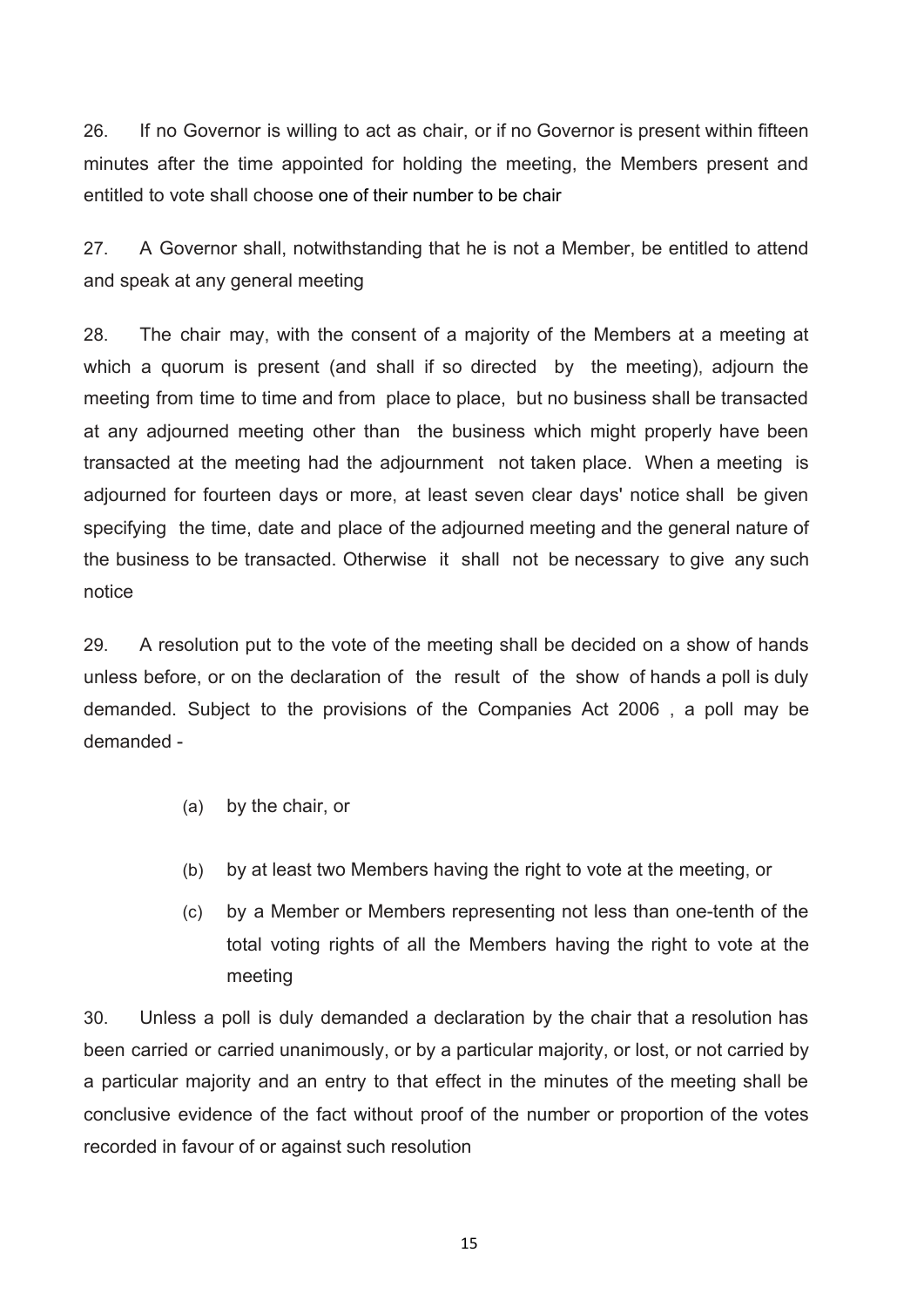31. The demand for a poll may be withdrawn, before the poll is taken, but only with the consent of the chair. The withdrawal of a demand for a poll shall not invalidate the result of a show of hands declared before the demand for the poll was made

32. A poll shall be taken as the chair directs and he may appoint scrutineers (who need not be Members) and fix a time, date and place for declaring the results. The result of the poll shall be deemed to be the resolution of the meeting at which the poll was demanded

33. A poll demanded on the election of the chair or on a question of adjournment shall be taken immediately. A poll demanded on any other question shall be taken either immediately or at such time, date and place as the chair directs not being more than thirty days after the poll is demanded. The demand for a poll shall not prevent continuance of a meeting for the transaction of any business other than the question on which the poll is demanded. If a poll is demanded before the declaration of the result of a show of hands and the demand is duly withdrawn, the meeting shall continue as if the demand had not been made

34. No notice need be given of a poll not taken immediately if the time, date and place at which it is to be taken are announced at the meeting at which it is demanded In other cases at least seven clear days' notice shall be given specifying the time, date and place at which the poll is to be taken

35. A resolution in writing agreed by such a number of Members as required if it had been proposed at a general meeting shall be as effective as if it had been passed at a general meeting duly convened and held provided that a copy of the proposed resolution has been sent to every Member. The resolution may consist of several instruments in the like form each agreed by one or more Members

#### **VOTES OF MEMBERS**

36. On the show of hands every Member present in person shall have one vote. On a poll every Member present in person or by proxy shall have one vote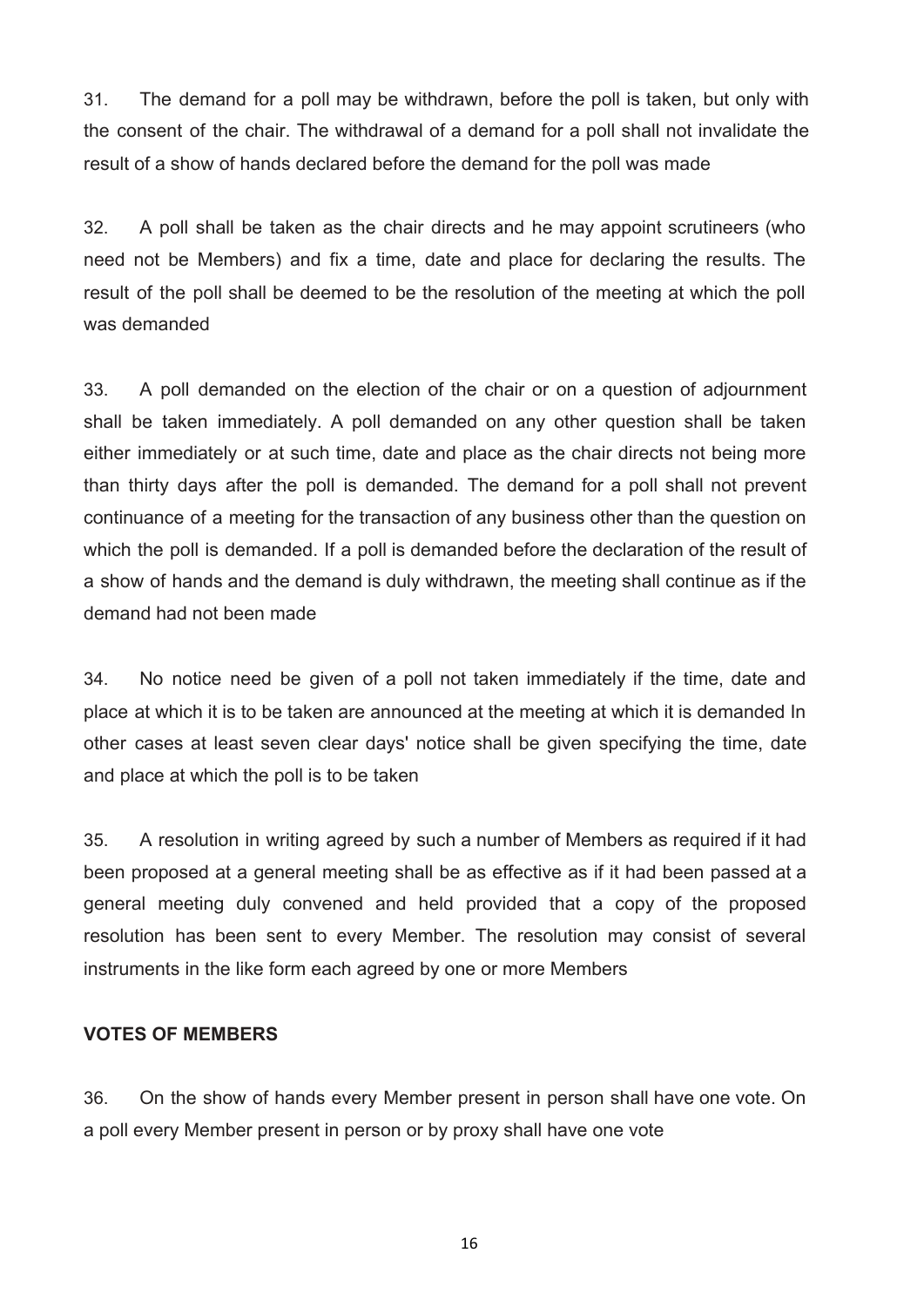#### 37. Not used

38. No Member shall be entitled to vote at any general meeting unless all moneys then payable by them to the Academy Trust have been paid

39. No objections shall be raised to the qualification of any person to vote at any general meeting except at the meeting or adjourned meeting at which the vote objected to is tendered, and every vote not disallowed at the meeting shall be valid. Any objection made in due time shall be referred to the chair whose decision shall be final and conclusive

40. An instrument appointing a proxy shall be in writing, signed by or on behalf of the appointer and shall be in the following form (or in a form as near thereto as circumstances allow or in any other form which is usual or which the Governors may approve) -

> "I/We, example in the off of the being a Member/Members of the above named Academy Trust, hereby appoint and the state of , or in their absence, of as my/our proxy to attend, speak and vote in my/our name[s] and on my/our behalf at the annual general meeting/ general meeting of the Academy Trust to be held on 20[ ], and at any adjournment thereof

Signed on 20[ ]"

41. Where it is desired to afford Members an opportunity of instructing the proxy how he shall act the instrument appointing a proxy shall be in the following form (or in a form as near thereto as circumstances allow or in any other form which is usual or which the Governors may approve) -

> "I/We, example of the solution of the above states of the above named Academy Trust, hereby appoint of , or in their absence, of , as my/our proxy to attend, speak and vote in my/our name[s] and on my/our behalf at the annual general meeting/ general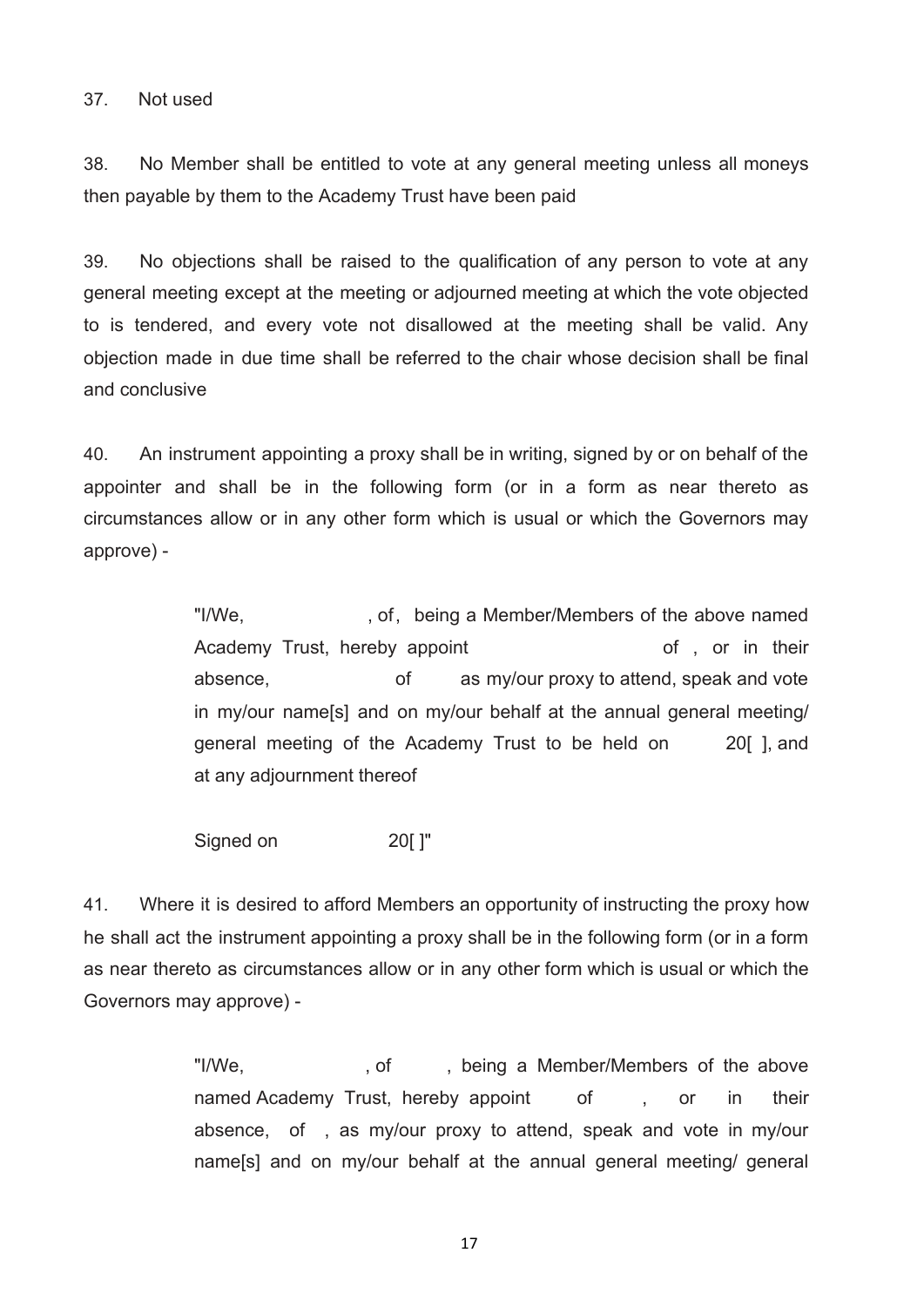meeting of the Academy Trust, to be held on 20 [ ], and at any adjournment thereof

This form is to be used in respect of the resolutions mentioned below as follows

Resolution No 1 \*for \* against Resolution No 2 \*for \* against \*Strike out whichever is not desired

Unless otherwise instructed, the proxy may vote as he thinks fit or abstain from voting

Signed on 20[ ]"

42. The instrument appointing a proxy and any authority under which it is signed or a copy of such authority certified by a notary or in some other way approved by the Governors may -

> (a) be deposited at the office or at such other place within the United Kingdom as is specified in the notice convening the meeting or in any instrument of proxy sent out by the Academy Trust in relation to the meeting not less than 48 hours before the time for holding the meeting or adjourned meeting at which the person named in the instrument proposes to vote, or

> (b) in the case of a poll taken more than 48 hours after it is demanded, be deposited as aforesaid after the poll has been demanded and not less than 24 hours before the time appointed for the taking of the poll,

> (c) where the poll is not taken forthwith but is taken not more than 48 hours after it was demanded, be delivered at the meeting at which the poll was demanded to the chair or to the Clerk or to any Governor,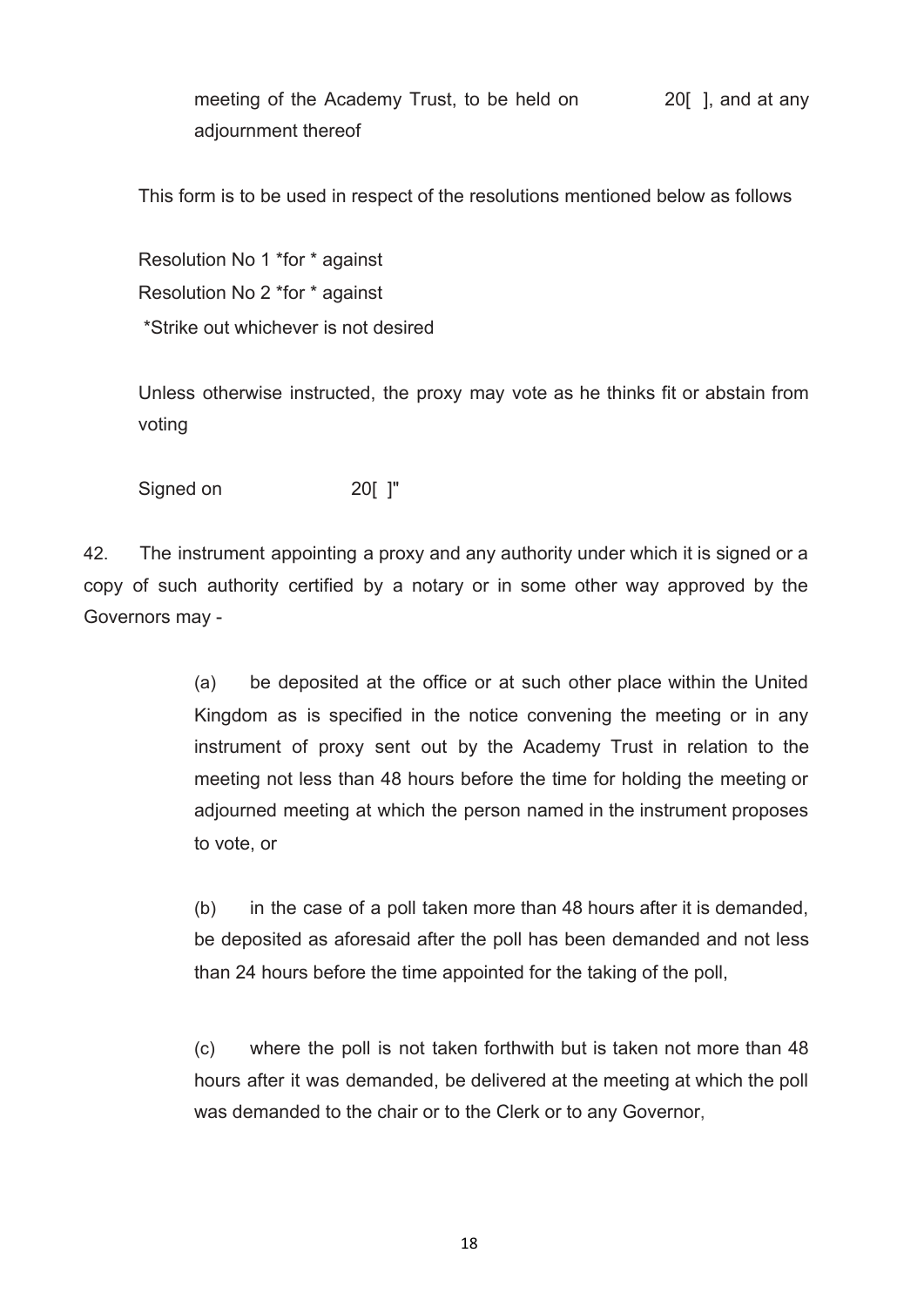and an instrument of proxy which is not deposited or delivered in a manner so permitted shall be invalid

43. A vote given or poll demanded by proxy or by the duly authorised representative of a corporation shall be valid notwithstanding the previous determination of the authority of the person voting or demanding a poll unless notice of the determination was received by the Academy Trust at the office or at such other place at which the instrument of proxy was duly deposited before the commencement of the meeting or adjourned meeting at which the vote given or the poll demanded or (or in the case of a poll taken otherwise than on the same day as the meeting or adjourned meeting) the time appointed for taking the poll

44. Any organisation which is a Member of the Academy Trust may by resolution of its board of directors or other governing body authorise such person as it thinks fit to act as its representative at any meeting of the Academy Trust, and the person so authorised shall be entitled to exercise the same powers on behalf of the organisation which he represents as that organisation could exercise if it were an individual Member of the Academy Trust

## **GOVERNORS**

45. The number of Governors shall be not less than three but (unless otherwise determined by ordinary resolution) shall not be subject to any maximum

46. Subject to Articles 48 and 49, the Academy Trust shall have the following **Governors** 

- a Up to 10 Governors, appointed under Article 50,
- b a minimum of two Parent Governors appointed under Articles 53- 58,
- c the Principal,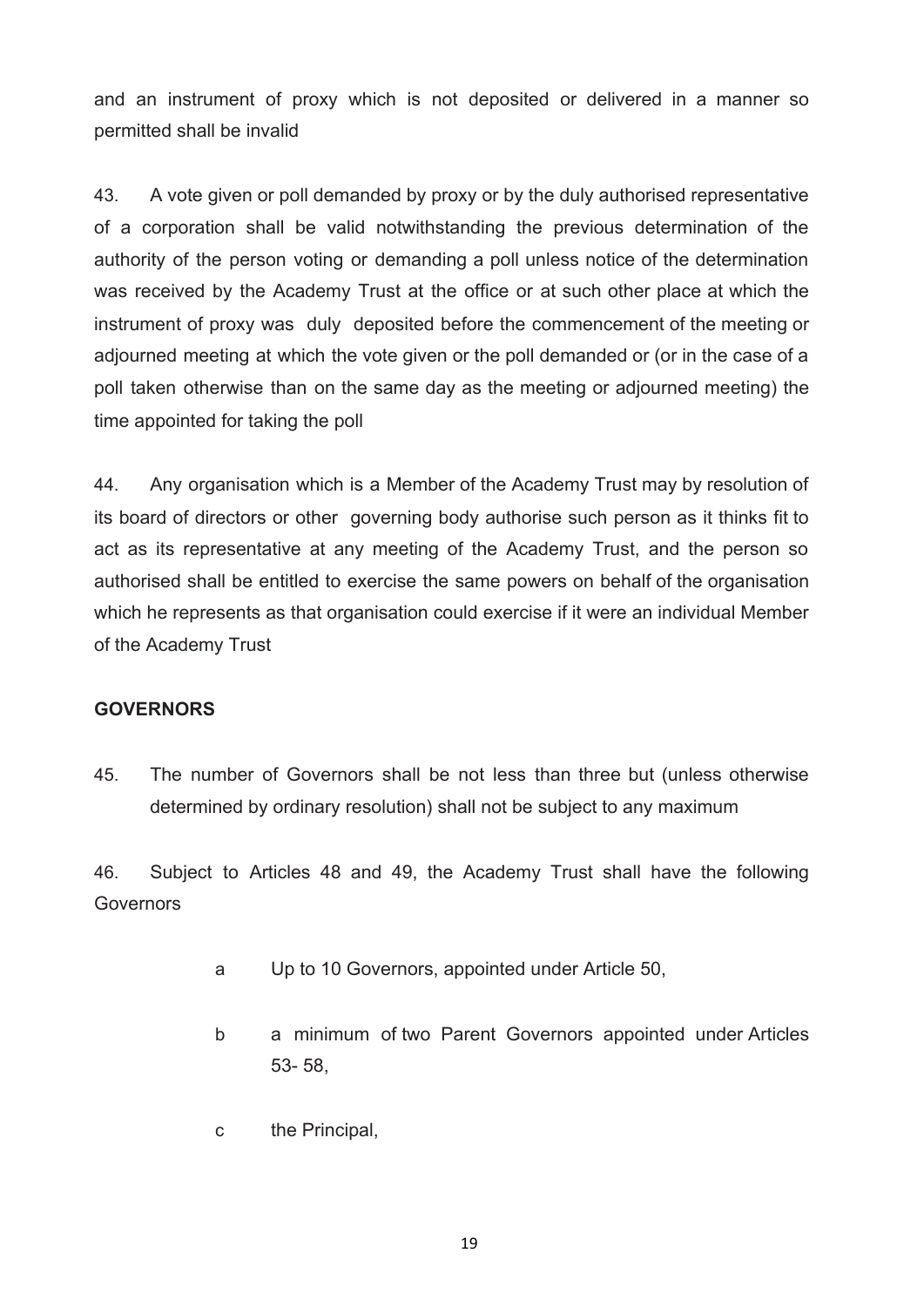- d One staff governor appointed under Article 50A,
- e One co-opted governor appointed under Article 59.

47. The Academy Trust may also have any Co-opted Governor appointed under Article 59

48 The first Governors shall be those persons named in the statement delivered pursuant to sections 9 and 12 of the Companies Act 2006

49 Future Governors shall be appointed or elected, as the case may be, under these Articles. Where it is not possible for such a Governor to be appointed or elected due to the fact that an Academy has not yet been established, then the relevant Article or part thereof shall not apply

## **APPOINTMENT OF GOVERNORS**

50 The Members may appoint up to 10 Governors

50A. The Members may appoint Staff Governors through such process as they may determine

50B. The total number of Governors (including the Principal) who are employees of the Academy Trust shall not exceed one third of the total number of Governors

51. Not used

52 Not used

53 Subject to Article 57, the Parent Governors shall be elected by parents of registered pupils at the Academy. A Parent Governor must be a parent of a pupil at the Academy at the time when he is elected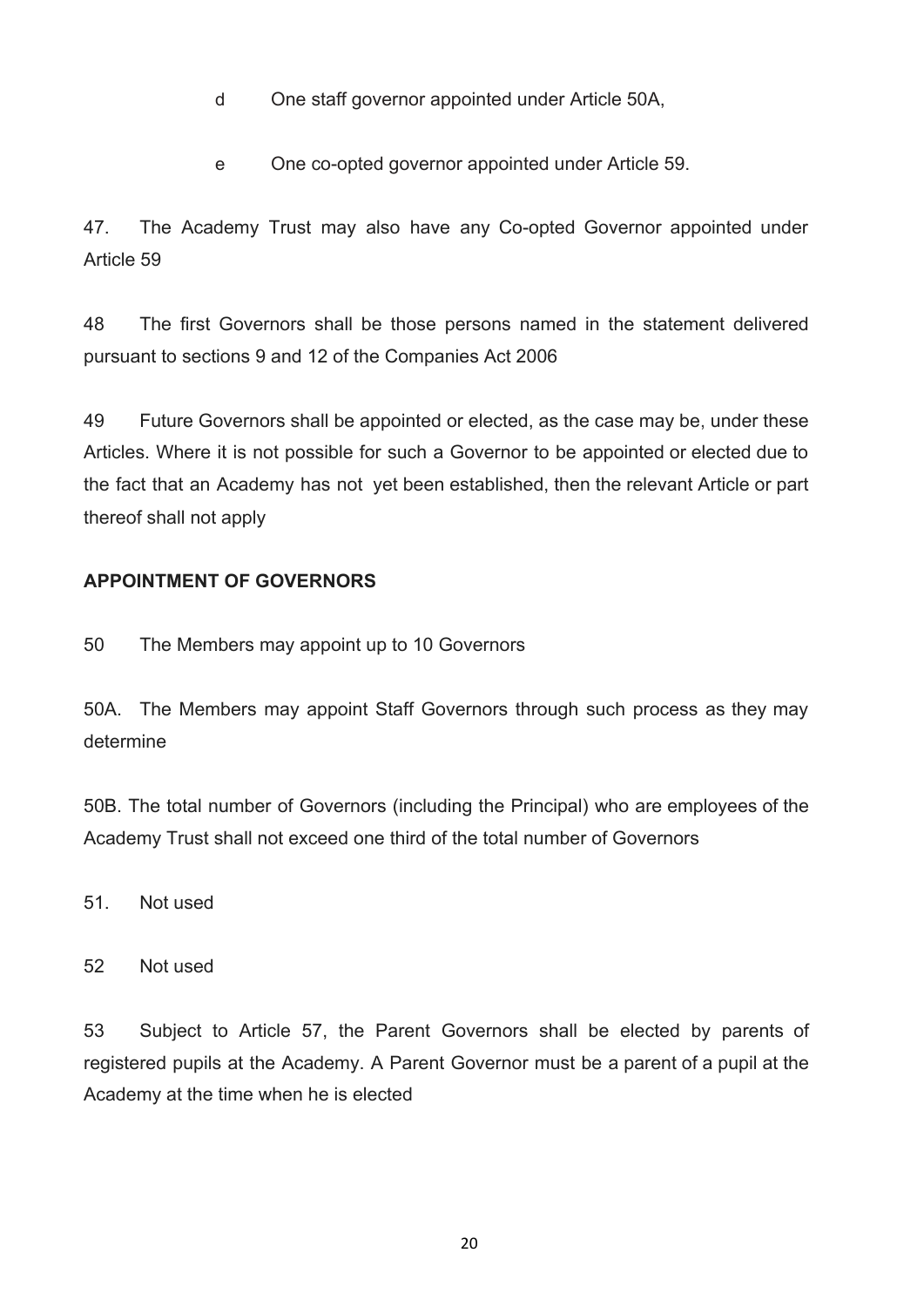54 The Governing Body shall make all necessary arrangements for, and determine all other matters relating to, an election of Parent Governors, including any question of whether a person is a parent of a registered pupil at the Academy Any election of Parent Governors which is contested shall be held by secret ballot

55 The arrangements made for the election of a Parent Governor shall provide for every person who is entitled to vote in the election to have an opportunity to do so. This may be by post or, if they prefer, by having their ballot paper returned to the Academy Trust by a registered pupil at the Academy. Electronic voting may also be used if considered secure and appropriate by the Governing Body

56 Where a vacancy for a Parent Governor is required to be filled by election, the Governing Body shall take such steps as are reasonably practical to secure that every person who is known to them to be a parent of a registered pupil at the Academy is informed of the vacancy and that it is required to be filled by election, informed that he is entitled to stand as a candidate, and vote at the election, and given an opportunity to do so

57. The number of Parent Governors required shall be made up by Parent Governors appointed by the Governing Body if the number of parents standing for election is less than the number of vacancies

58. In appointing a Parent Governor the Governing Body shall appoint a person who is the parent of a registered pupil at the Academy, or where it is not reasonably practical to do so, a person who is the parent of a child of compulsory school age

#### **CO-OPTED GOVERNORS**

59. The Governors may appoint Co-opted Governors A 'Co-opted Governor' means a person who is appointed to be a Governor by being CoOpted by Governors who have not themselves been so appointed. The Governors may not co-opt an employee of the Academy Trust as a Co-opted Governor if thereby the number of Governors who are employees of the Academy Trust would exceed one third of the total number of Governors (including the Principal).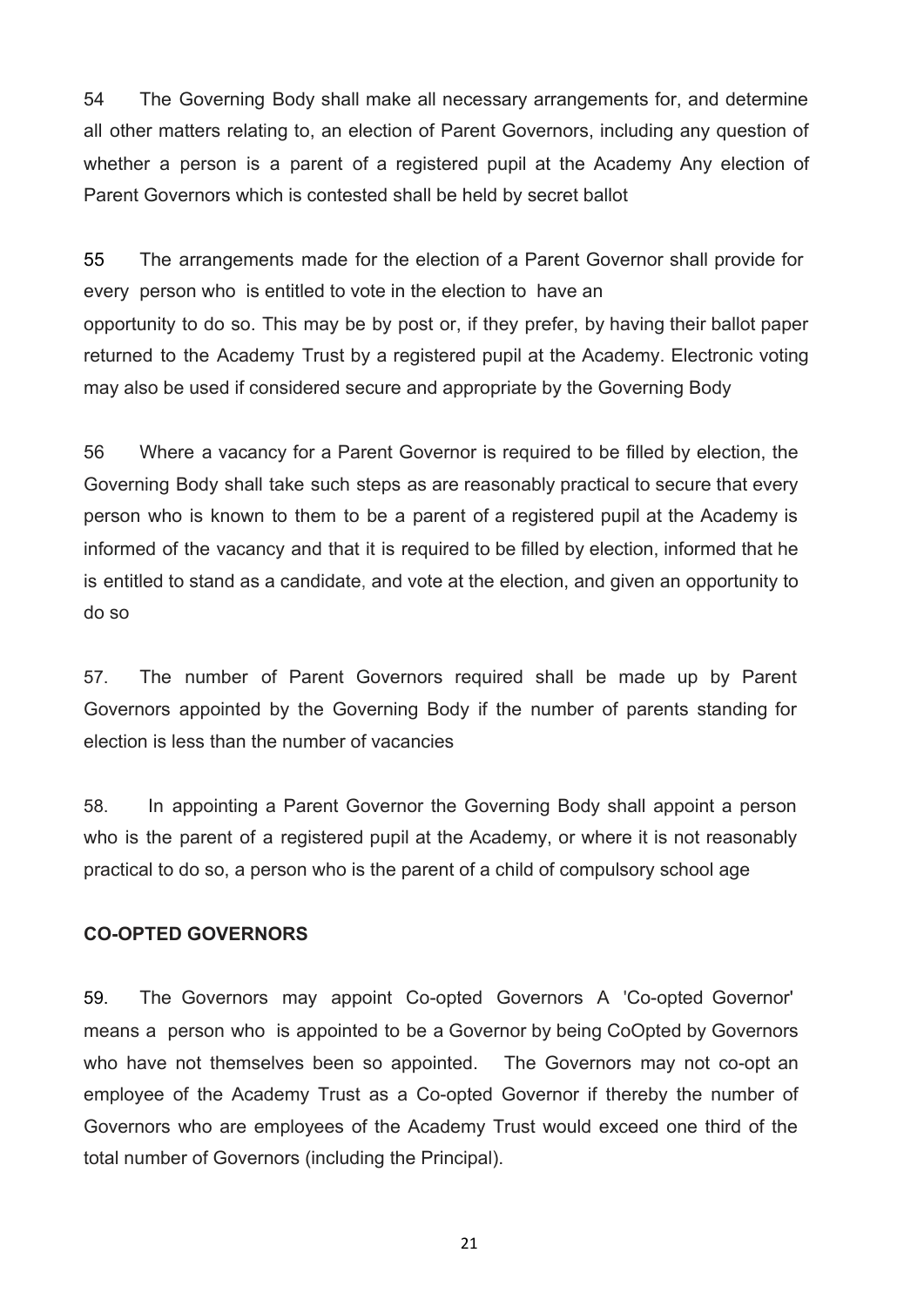60 to 64 Not used.

## **TERM OF OFFICE**

65. The term of office for any Governor shall be four years. Subject to remaining eligible to be a particular type of Governor, any Governor may be re-appointed or re-elected

### **RESIGNATION AND REMOVAL**

66. A Governor shall cease to hold office if they resign their office by notice to the Academy Trust (but only if at least three Governors will remain in office when the notice of resignation is to take effect)

67. A Governor shall cease to hold office if they are removed by the person or persons who appointed them.

68. Where a Governor resigns their office or is removed from office, the Governor or, where they are removed from office, those removing them, shall give written notice thereof to the Clerk.

68A. Not used.

## **DISQUALIFICATION OF GOVERNORS**

69. No person shall be qualified to be a Governor unless they are aged 18 or over at the date of their election or appointment. No current pupil of the Academy shall be a Governor

70. A Governor shall cease to hold office if they become incapable by reason of illness or injury of managing or administering their own affairs

71. A Governor shall cease to hold office if they are absent without the permission of the Governors from all their meetings held within a period of six months and the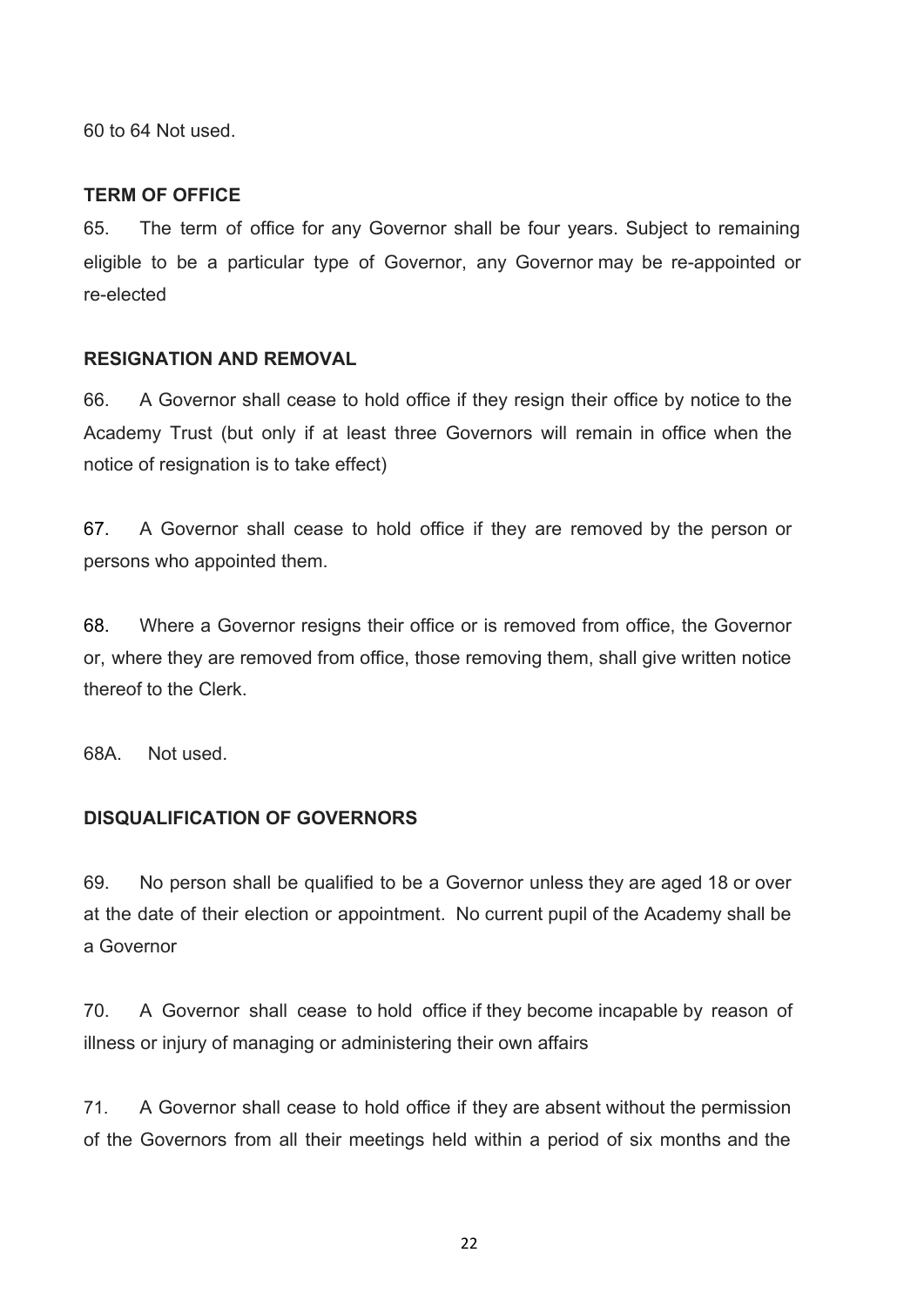Governors resolve that their office be vacated. This does not include committee meetings.

- 72. A person shall be disqualified from holding or continuing to hold office as a Governor if -
	- 1. their estate has been sequestrated and the sequestration has not been discharged, annulled or reduced, or

b. they are the subject of a bankruptcy restrictions order or an interim order

73. A person shall be disqualified from holding or continuing to hold office as a Governor at any time when they are subject to a disqualification order or a disqualification undertaking under the Company Directors Disqualification Act 1986 or to an order made under section 429(2)(b) of the Insolvency Act 1986 (failure to pay under county court administration order)

74 A Governor shall cease to hold office if they cease to be a Governor by virtue of any provision in the Companies Act 2006 or is disqualified from acting as a trustee by virtue of section 178 of the Charities Act 2011 (or any statutory re-enactment or modification of that provision)

75 A person shall be disqualified from holding or continuing to hold office as a Governor if they have been removed from the office of charity trustee or trustee for a charity by an order made by the Charity Commission or the High Court on the grounds of any misconduct or mismanagement in the administration of the charity for which they were responsible or to which they were privy, or which they by their conduct contributed to or facilitated

76 A person shall be disqualified from holding or continuing to hold office as a Governor if any of the following apply without extenuating circumstances; they fail to complete their annual statutory documentation by October half term (Pecuniary Interest, Code of Conduct); they fail to complete their initial training (Safeguarding, Prevent,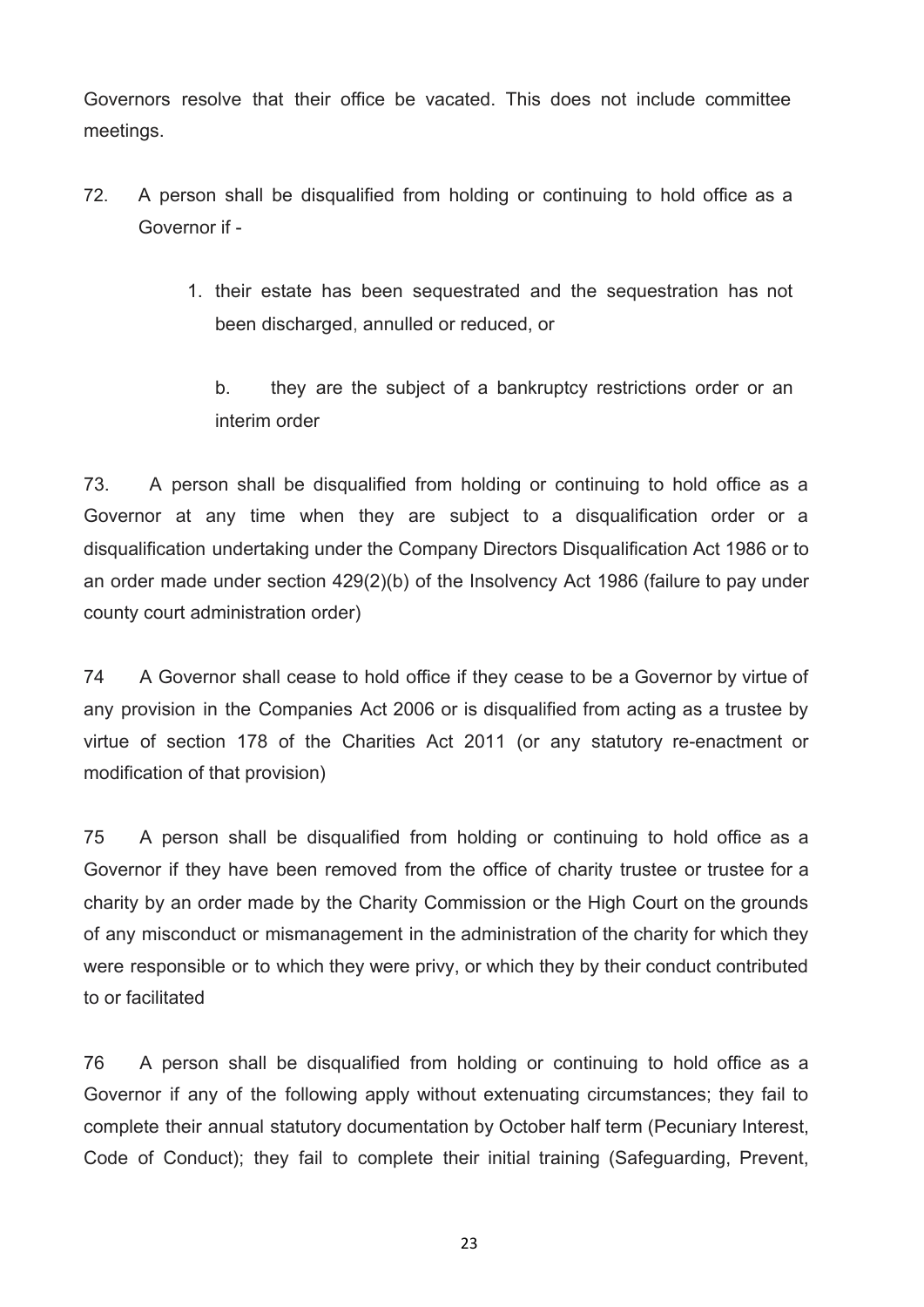Induction) within 6 months of taking office; they fail to complete their termly school visit (can be done remotely by electronic communication) for two consecutive terms

#### 77 Not used

78 A person shall be disqualified from holding or continuing to hold office as a Governor where they have, at any time, been convicted of any criminal offence, excluding any that have been spent under the Rehabilitation of Offenders Act 1974 as amended, and excluding any offence for which the maximum sentence is a fine or a lesser sentence except where a person has been convicted of any offence which falls under section 178 of the Charities Act 2011

79 After the Academy has opened, a person shall be disqualified from holding or continuing to hold office as a Governor if they have not provided to the chair of the Governors a criminal records certificate at an enhanced disclosure level under section 113B of the Police Act 1997. In the event that the certificate discloses any information which would in the opinion of either the chair or the Principal confirm their unsuitability to work with children that person shall be disqualified. If a dispute arises as to whether a person shall be disqualified, a referral shall be made to the Secretary of State to determine the matter. The determination of the Secretary of State shall be final

80 Where, by virtue of these Articles a person becomes disqualified from holding, or continuing to hold office as a Governor, and they are, or is proposed, to become such a Governor, they shall upon becoming so disqualified give written notice of that fact to the Clerk

81. Articles 69 to 80 and Articles 98 to 99 also apply to any member of any committee of the Governors who is not a Governor

## **CLERK TO THE GOVERNORS**

82 The Clerk shall be appointed by the Governors for such term, at such remuneration and upon such conditions as they may think fit, and any Clerk so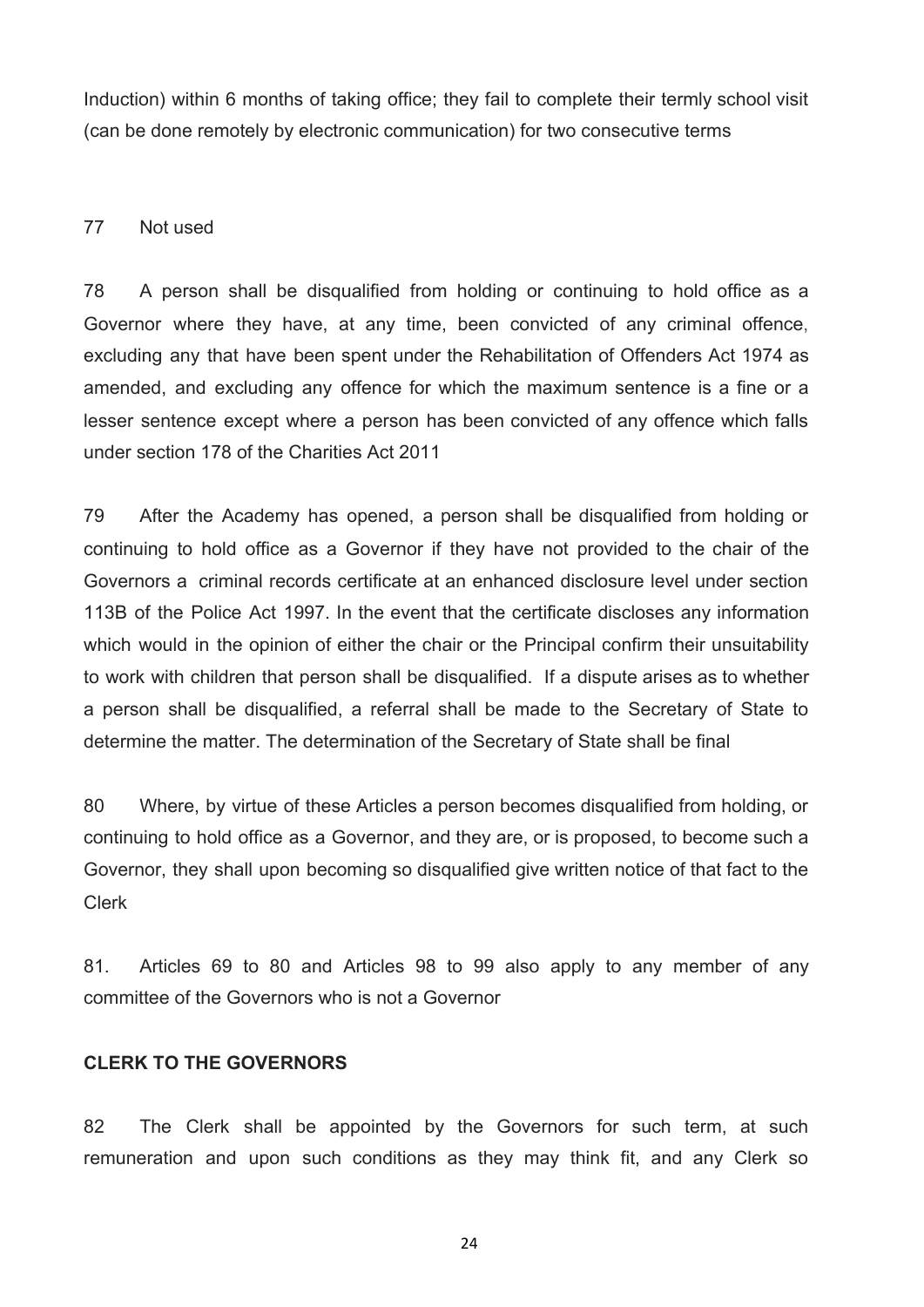appointed may be removed by them. The Clerk shall not be a Governor or a Principal. Notwithstanding this Article, the Governors may, where the Clerk fails to attend a meeting of theirs, appoint any one of their number or any other person to act as Clerk for the purposes of that meeting

## **CHAIR AND VICE-CHAIR OF THE GOVERNORS**

83 The Governors shall each school year elect a chair and a vice-chair from among their number. A Governor who is employed by the Academy Trust shall not be eligible for election as chair or vice-chair

84 Subject to Article 85, the chair or vice-chair shall hold office as such until their successor has been elected in accordance with Article 86

85 The chair or vice-chair may at any time resign their office by giving notice in writing to the Clerk. The chair or vice-chair shall cease to hold office if -

- a. they cease to be a Governor,
- b. they are employed by the Academy Trust,
- c. they are removed from office in accordance with these Articles, or

d. in the case of the vice-chair, they are elected in accordance with these Articles to fill a vacancy in the office of chair

86. Where by reason of any of the matters referred to in Article 85, a vacancy arises in the office of chair or vice-chair, the Governors shall at their next meeting elect one of their number to fill that vacancy

87 Where the chair is absent from any meeting or there is at the time a vacancy in the office of the chair, the vice-chair shall act as the chair for the purposes of the meeting

88-90 Not used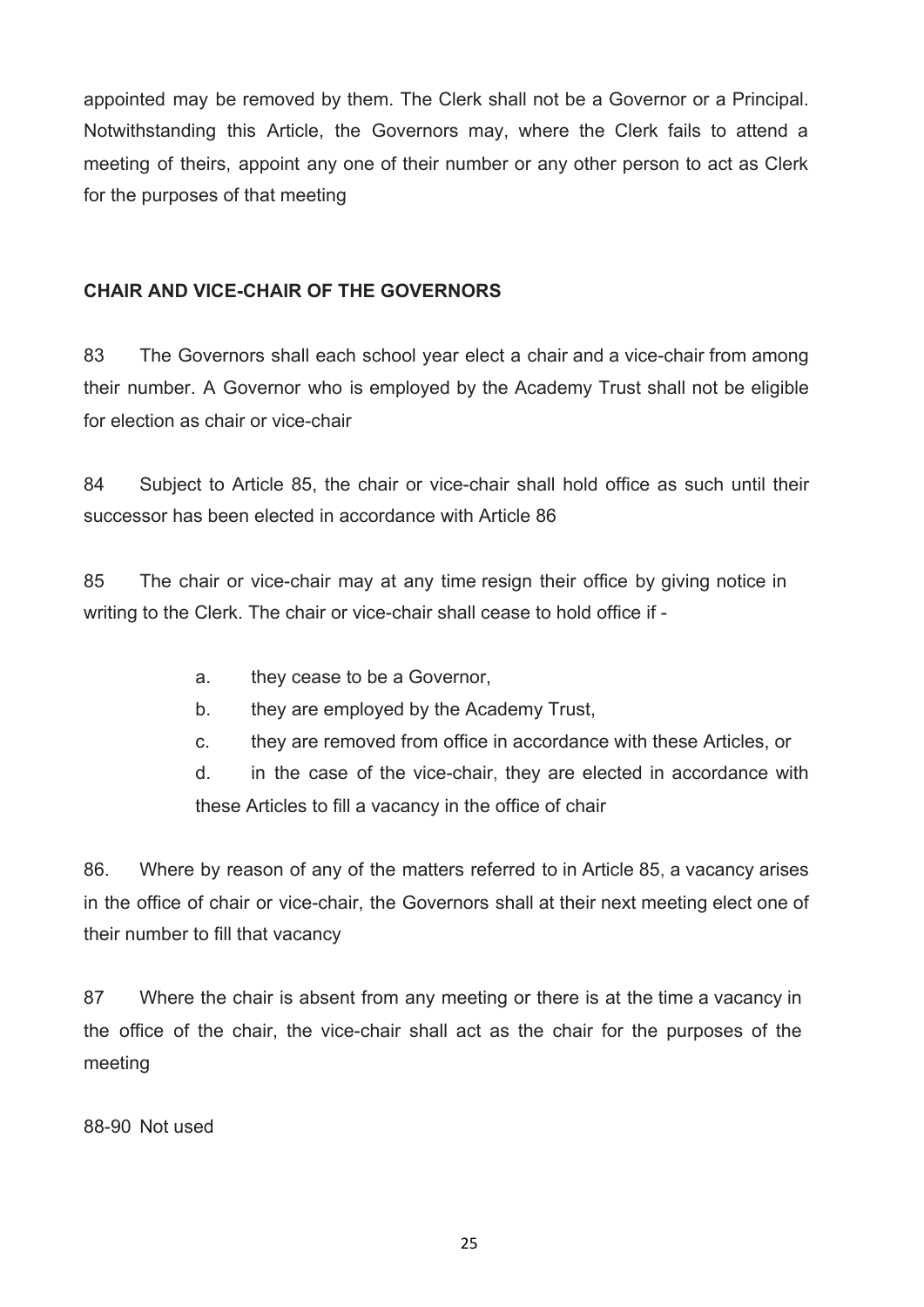91 The Governors may remove the chair or vice-chair from office in accordance with these Articles

92 A resolution to remove the chair or vice-chair from office which is passed at a meeting of the Governors shall not have effect unless -

a. it is confirmed by a resolution passed at a second meeting of the Governors held not less than fourteen days after the first meeting, and

b. the matter of the chair's or vice-chair's removal from office is specified as an item of business on the agenda for each of those meetings

93 Before the Governors resolve at the relevant meeting on whether to confirm the resolution to remove the chair or vice-chair from office, the Governor or Governors proposing their removal shall at that meeting state their reasons for doing so and the chair or vice-chair shall be given an opportunity to make a statement in response

#### **POWERS OF GOVERNORS**

94 Subject to provisions of the Companies Act 2006, the Articles and to any directions given by special resolution, the business of the Academy Trust shall be managed by the Governors who may exercise all the powers of the Academy Trust. No alteration of the Articles and no such direction shall invalidate any prior act of the Governors which would have been valid if that alteration had not been made or that direction had not been given. The powers given by this Article shall not be limited by any special power given to the Governors by the Articles and a meeting of Governors at which a quorum is present may exercise all the powers exercisable by the Governors

95 In addition to all powers hereby expressly conferred upon them and without detracting from the generality of their powers under the Articles the Governors shall have the following powers, namely

a. to expend the funds of the Academy Trust in such manner as they shall consider most beneficial for the achievement of the Object and to invest in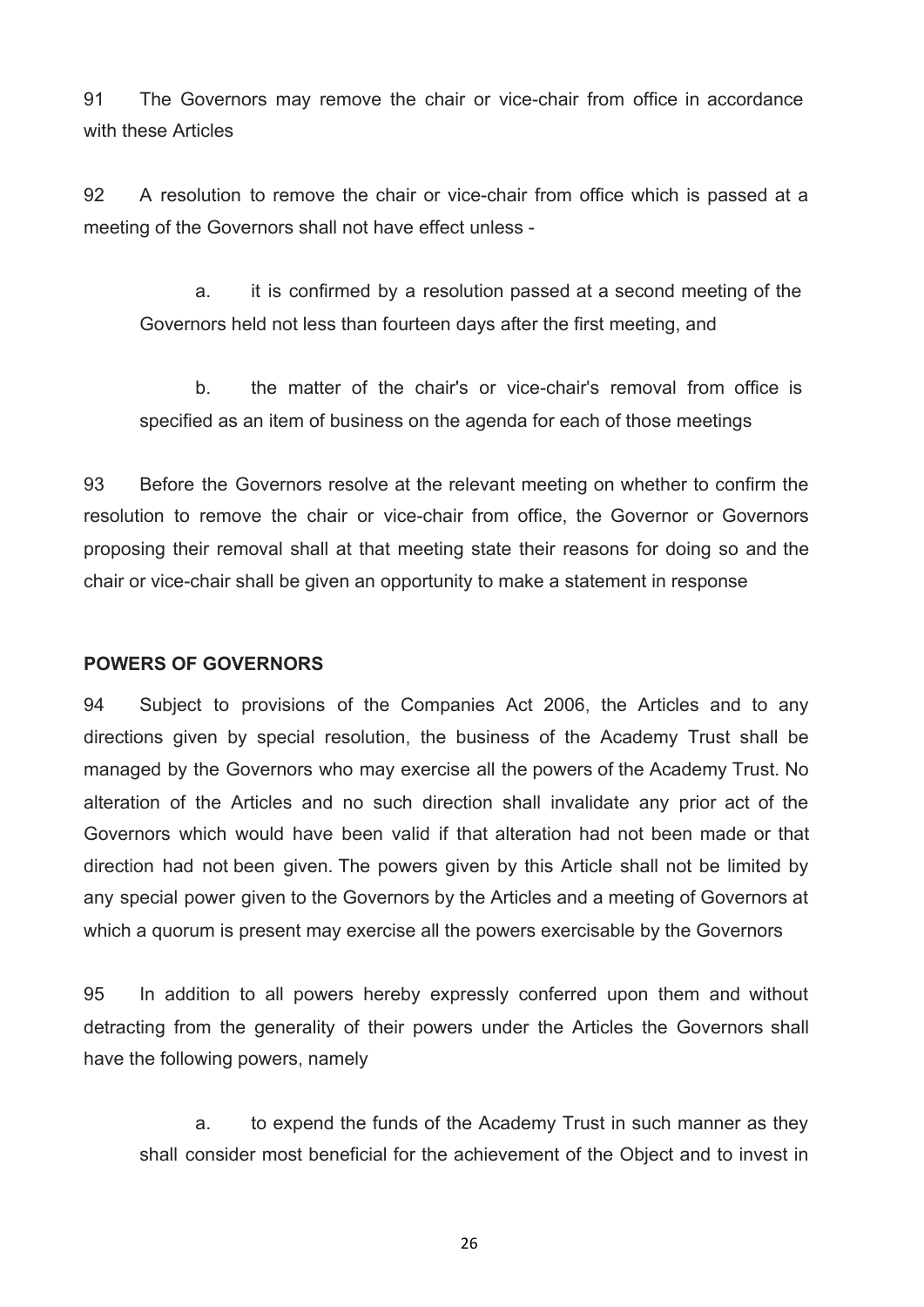the name of the Academy Trust such part of the funds as they may see fit and to direct the sale or transposition of any such investments and to expend the proceeds of any such sale in furtherance of the Object, and

b. to enter into contracts on behalf of the Academy Trust

96 In the exercise of their powers and functions, the Governors may consider any advice given by the Principal and any other executive officer

97 Any bank account in which any money of the Academy Trust is deposited shall be operated by the Governors in the name of the Academy Trust. All cheques and orders for the payment of money from such an account shall be signed by at least two signatories authorised by the Governors

## **CONFLICTS OF INTEREST**

98 Any Governor who has or can have any direct or indirect duty or personal interest (including but not limited to any Personal Financial Interest) which conflicts or may conflict with their duties as a Governor shall disclose that fact to the Governors as soon as they become aware of it. A Governor must absent themself from any discussions of the Governors in which it is possible that a conflict will arise between their duty to act solely in the interests of the Academy Trust and any duty or personal interest (including but not limited to any Personal Financial Interest)

99 For the purpose of Article 98, a Governor has a Personal Financial Interest in the employment or remuneration of, or the provision of any other benefit to, that Governor as permitted by and as defined by articles 6 5-6 10

## **THE MINUTES**

100 The minutes of the proceedings of a meeting of the Governors shall be drawn up and entered into a book kept for the purpose by the person acting as Clerk for the purposes of the meeting, and shall be signed (subject to the approval of the Governors) at the same or next subsequent meeting by the person acting as chair thereof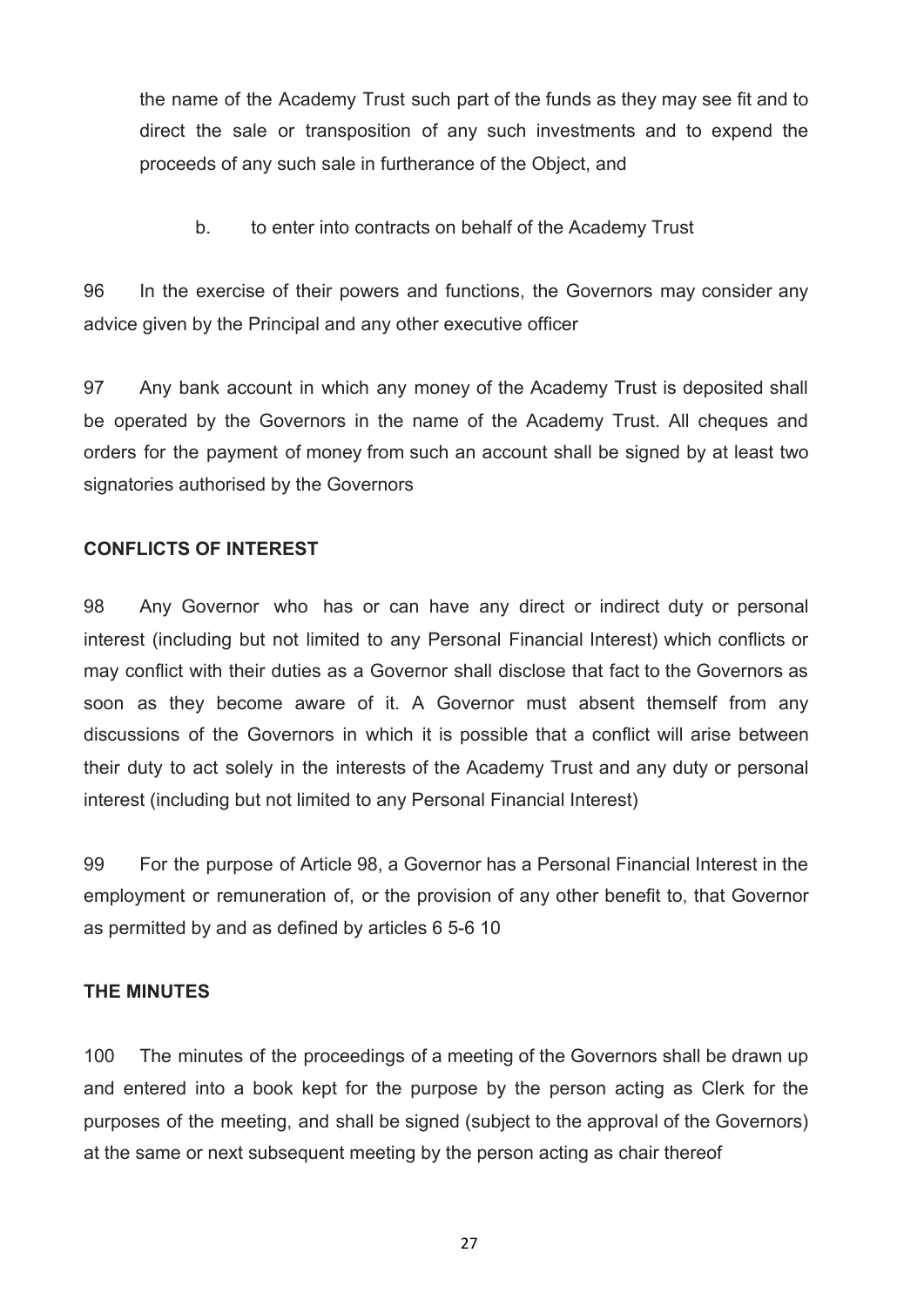## **COMMITTEES**

101. Subject to these Articles, the Governors may establish any committee. Subject to these Articles, the constitution, membership and proceedings of any committee shall be determined by the Governors. The establishment, terms of reference, constitution and membership of any committee of the Governors shall be reviewed at least once in every twelve months. The membership of any committee of the Governors may include persons who are not Governors, provided that a majority of members of any such committee shall be Governors. The Governors may determine that some or all of the members of a committee who are not Governors shall be entitled to vote in any proceedings of the committee. No vote on any matter shall be taken at a meeting of a committee of the Governors unless the majority of members of the committee present are Governors

#### **DELEGATION**

102 The Governors may delegate to any Governor, committee, the Principal or any other holder of an executive office, such of their powers or functions as they consider desirable to be exercised by them. Any such delegation may be made subject to any conditions the Governors may impose and may be revoked or altered

103 Where any power or function of the Governors is exercised by any committee, any Governor, Principal or any other holder of an executive office, that person or committee shall report to the Governors in respect of any action taken or decision made with respect to the exercise of that power or function at the meeting of the Governors immediately following the taking of the action or the making of the decision

## **PRINCIPAL**

104 The Governors shall appoint the Principal. The Governors may delegate such powers and functions as they consider are required by the Principal for the internal organisation, management and control of the Academy (including the implementation of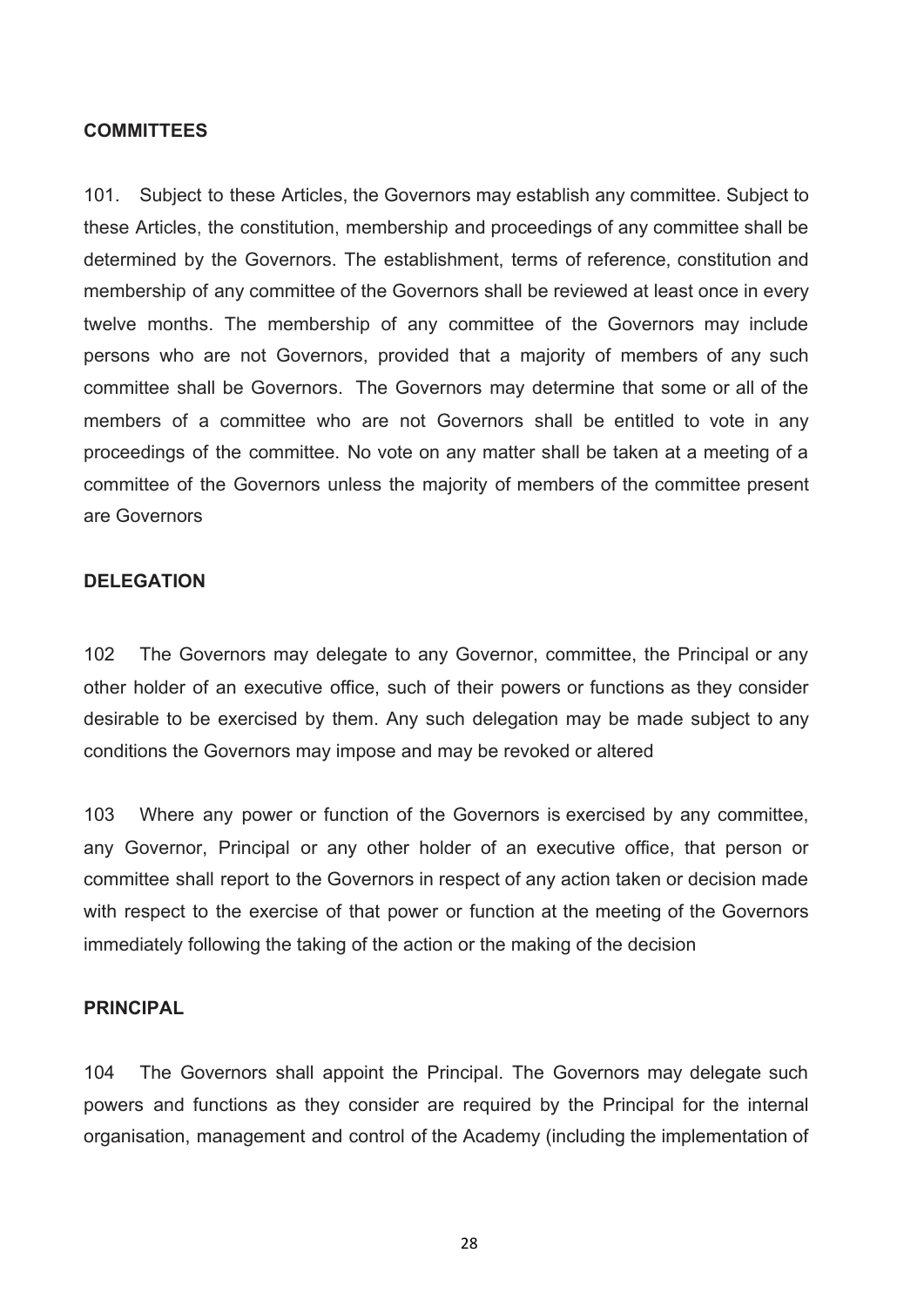all policies approved by the Governors and for the direction of the teaching and curriculum at the Academy)

## **MEETINGS OF THE GOVERNORS**

105 Subject to these Articles, the Governors may regulate their proceedings as they think fit

106 The Governors shall hold at least three meetings in every school year. Meetings of the Governors shall be convened by the Clerk. In exercising their functions under this Article the Clerk shall comply with any direction -

a. given by the Governors, or

b. given by the chair of the Governors or, in their absence or where there is a vacancy in the office of chair, the vice-chair of the Governors, so far as such direction is not inconsistent with any direction given as mentioned in (a)

107. Any three Governors may, by notice in writing given to the Clerk, requisition a meeting of the Governors, and it shall be the duty of the Clerk to convene such a meeting as soon as is reasonably practicable.

108. Each Governor shall be given at least seven clear days before the date of a meeting -

- a) notice in writing thereof, signed by the Clerk, and sent to each Governor at the address provided by each Governor from time to time, and
- b) a copy of the agenda for the meeting,

provided that where the chair or, in their absence or where there is a vacancy in the office of chair, the vice-chair, so determines on the ground that there are matters demanding urgent consideration, it shall be sufficient if the written notice of a meeting, and the copy of the agenda thereof are given within such shorter period as they direct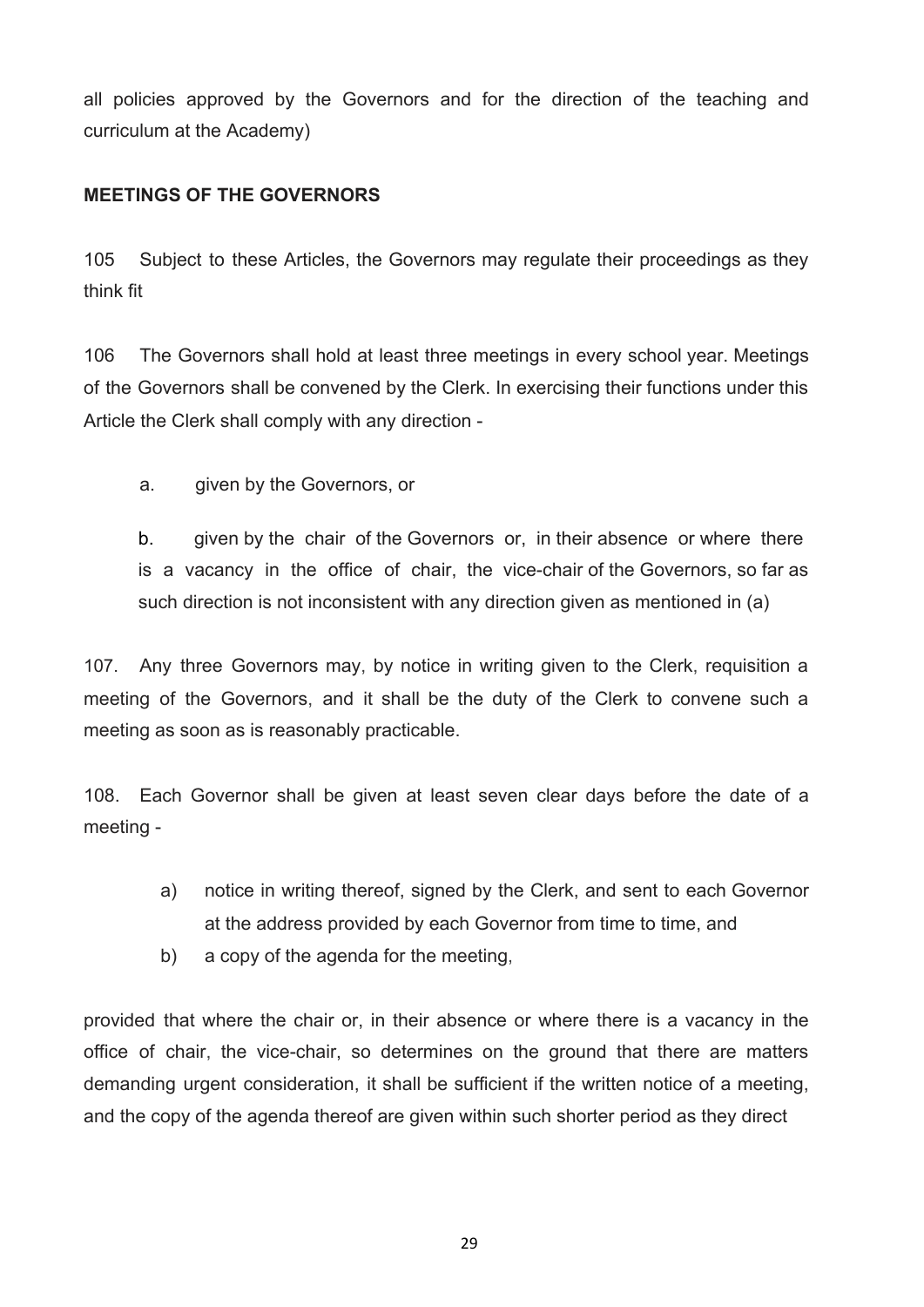109 The convening of a meeting and the proceedings conducted thereat shall not be invalidated by reason of any individual not having received written notice of the meeting or a copy of the agenda thereof

110 A resolution to rescind or vary a resolution earned at a previous meeting of the Governors shall not be proposed at a meeting of the Governors unless the consideration of the rescission or variation of the previous resolution is a specific item of business on the agenda for that meeting

111 A meeting of the Governors shall be terminated forthwith if -

- a) the Governors so resolve, or
- b) the number of Governors present ceases to constitute a quorum for a meeting of the Governors in accordance with Article 114, subject to Article 116

112 Where in accordance with Article 111 a meeting is not held or is terminated before all the matters specified as items of business on the agenda for the meeting have been disposed of, a further meeting shall be convened by the Clerk as soon as is reasonably practicable, but in any event within seven days of the date on which the meeting was originally to be held or was so terminated

113 Where the Governors resolve in accordance with Article 111 to adjourn a meeting before all the items of business on the agenda have been disposed of, the Governors shall before doing so determine the time and date at which a further meeting is to be held for the purposes of completing the consideration of those items, and they shall direct the Clerk to convene a meeting accordingly

114 Subject to Article 116 the quorum for a meeting of the Governors, and any vote on any matter thereat, shall be any three Governors, or, where greater, any one third (rounded up to a whole number) of the total number of Governors holding office at the date of the meeting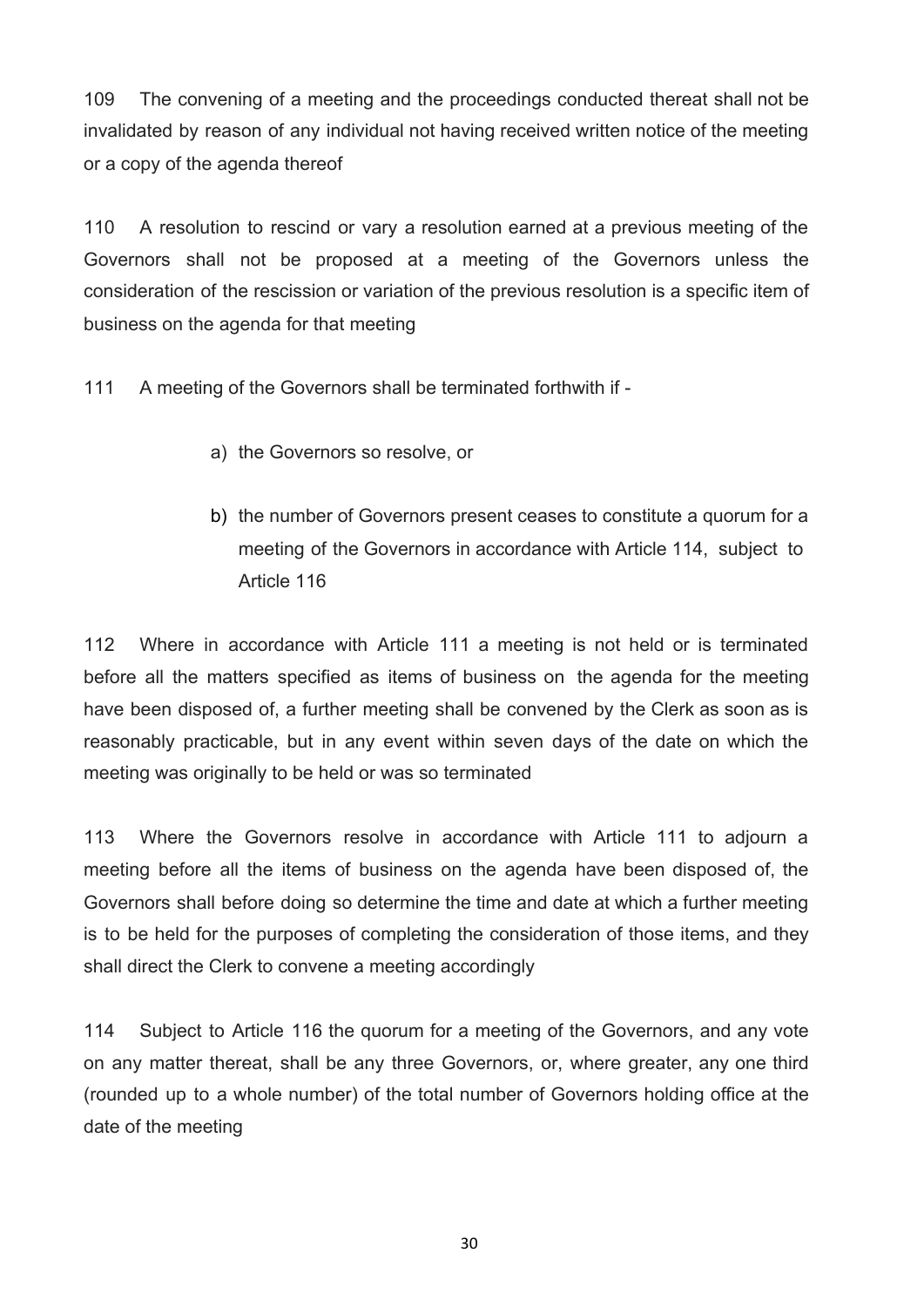115 The Governors may act notwithstanding any vacancies in their number, but, if the numbers of Governors is less than the number fixed as the quorum, the continuing Governors may act only for the purpose of filling vacancies or of calling a general meeting

116 The quorum for the purposes of -

a. appointing a parent Governor under Article 57,

b. any vote on the removal of a Governor in accordance with Article 67,

c. any vote on the removal of the chair of the Governors in accordance with Article 91,

shall be any two-thirds (rounded up to a whole number) of the persons who are at the time Governors entitled to vote on those respective matters

117 Subject to these Articles, every question to be decided at a meeting of the Governors shall be determined by a majority of the votes of the Governors present and voting on the question. Every Governor shall have one vote

118 Subject to Article 114-116, where there is an equal division of votes, the chair of the meeting shall have a casting vote in addition to any other vote he may have

119 The proceedings of the Governors shall not be invalidated by

a. any vacancy among their number, or

b. any defect in the election, appointment or nomination of any Governor

120 A resolution in writing, signed by all the Governors entitled to receive notice of a meeting of Governors or of a committee of Governors, shall be valid and effective as if it had been passed at a meeting of Governors or (as the case may be) a committee of Governors duly convened and held. Such a resolution may consist of several documents in the same form, each signed by one or more of the Governors

121 Subject to Article122, the Governors shall ensure that a copy of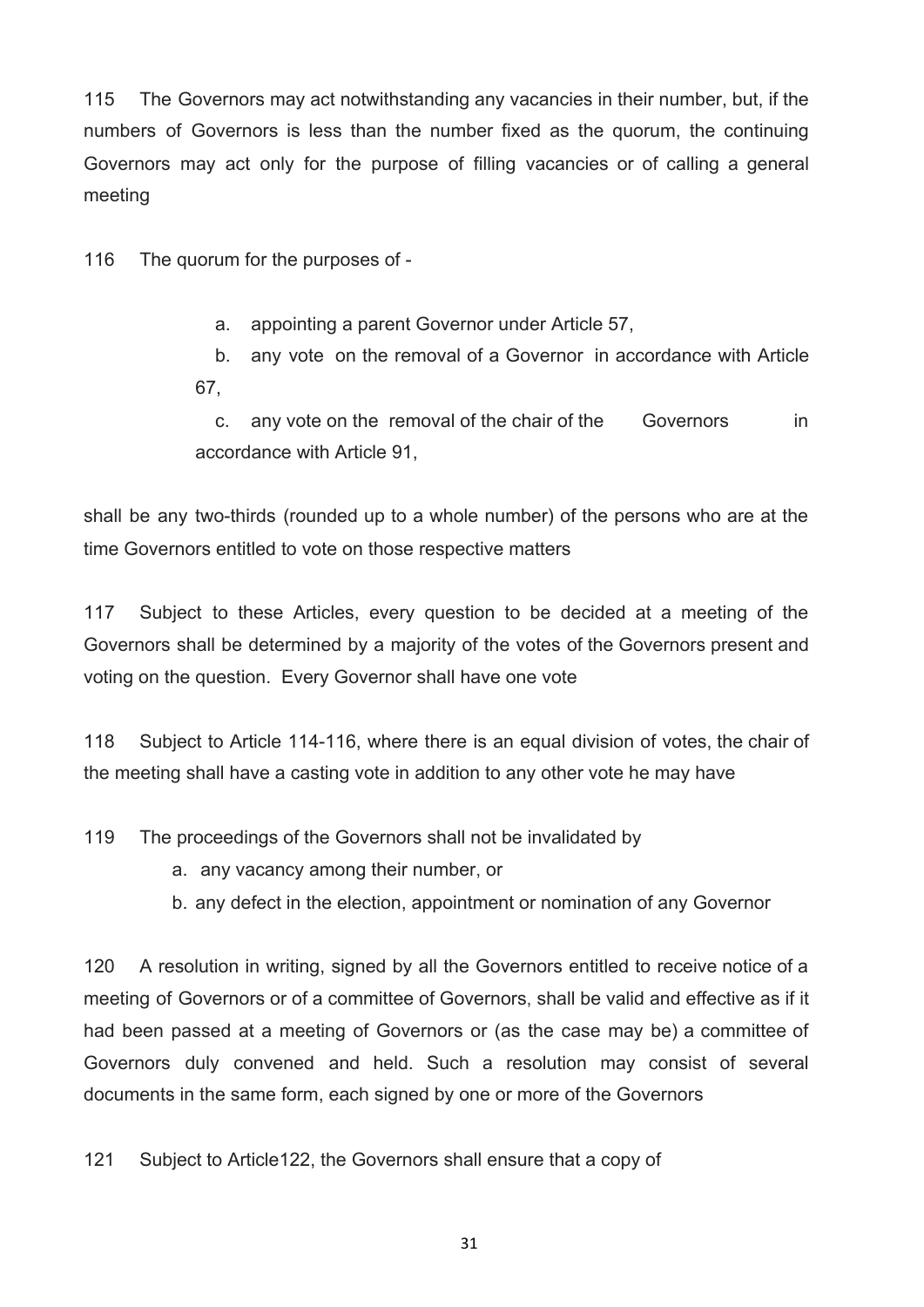a. the agenda for every meeting of the Governors,

b. the draft minutes of every such meeting, if they have been approved by the person acting as chair of that meeting,

c. the signed minutes of every such meeting, and

d. any report, document or other paper considered at any such meeting,

are, as soon as is reasonably practicable, made available at the Academy to persons wishing to inspect them

122 There may be excluded from any item required to be made available in pursuance of Article 121, any material relating to-

a. a named teacher or other person employed, or proposed to be employed, at the Academy,

b. a named pupil at, or candidate for admission to, the Academy, and

c. any matter which, by reason of its nature, the Governors are satisfied should remain confidential

123 Any Governor shall be able to participate in meetings of the Governors by telephone or video conference provided that

> a. they have given notice of their intention to do so detailing the telephone number on which they can be reached and/or appropriate details of the video conference suite from which they shall be taking part at the time of the meeting at least 48 hours before the meeting, and

> b. the Governors have access to the appropriate equipment. If after all reasonable efforts it does not prove possible for the person to participate by telephone or video conference the meeting may still proceed with its business provided it is otherwise quorate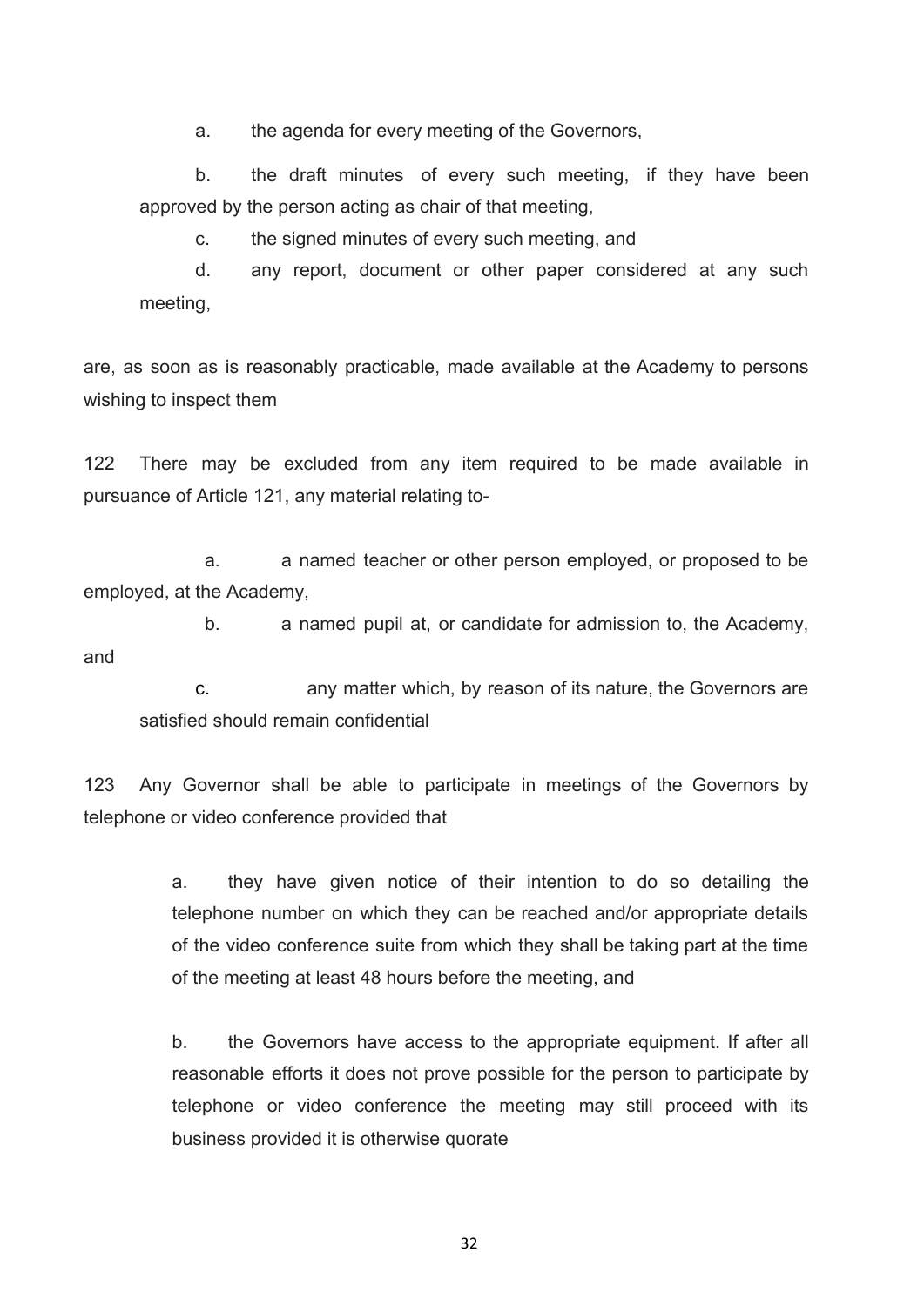#### **PATRONS AND HONORARY OFFICERS**

124 The Governors may from time to time appoint any person whether or not a Member of the Academy Trust to be a patron of the Academy Trust or to hold any honorary office and may determine for what period he is to hold such office

## **THE SEAL**

125 The seal, if any, shall only be used by the authority of the Governors or of a committee of Governors authorised by the Governors. The Governors may determine who shall sign any instrument to which the seal is affixed and unless otherwise so determined it shall be signed by a Governor and by the Clerk or by a second Governor

#### **ACCOUNTS**

126 Accounts shall be prepared in accordance with the relevant Statement of Recommended Practice as if the Academy Trust was a non-exempt charity and Parts 15 and 16 of the Companies Act 2006 and shall file these with the Secretary of State and the Principal Regulator by 31 December each Academy Financial Year

#### **ANNUAL REPORT**

127 The Governors shall prepare its Annual Report in accordance with the Statement of Recommended Practice as if the Academy Trust was a non exempt charity and shall file these with the Secretary of State and the Principal Regulator by 31 December each Academy Financial Year

## **ANNUAL RETURN**

128 The Governors shall comply with their obligations under Part 24 of the Companies Act 2006 (or any statutory re-enactment or modification of that Act) with regard to the preparation of an annual return to the Registrar of Companies and in accordance with the Statement of Recommended Practice as if the Academy Trust was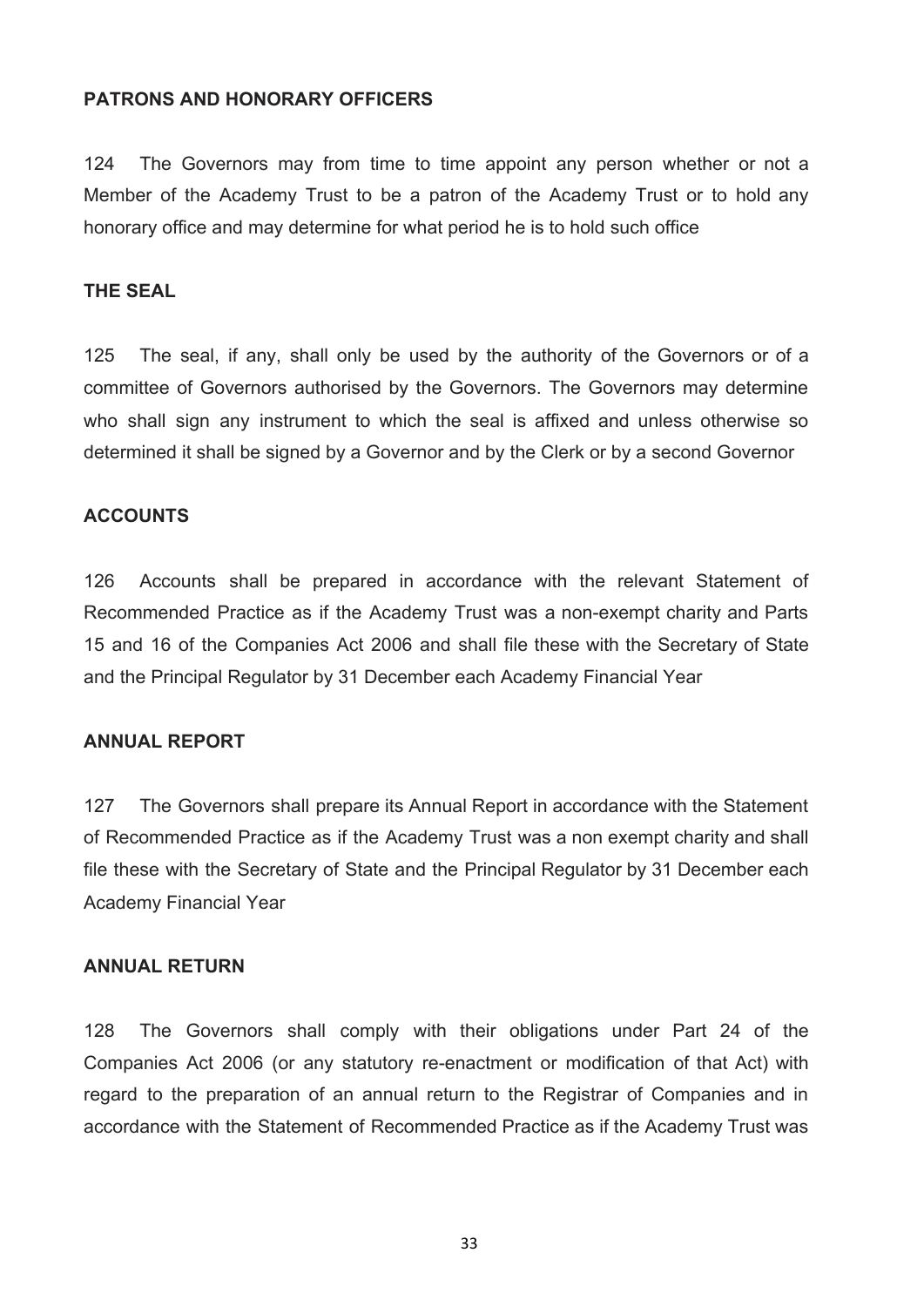a non-exempt charity and to the Secretary of State and the Principal Regulator by 31 December each Academy Financial Year

#### **NOTICES**

129 Any notice to be given to or by any person pursuant to the Articles (other than a notice calling a meeting of the Governors) shall be in writing or shall be given using electronic communications to an address for the time being notified for that purpose to the person giving the notice. In these Articles, "Address" in relation to electronic communications, includes a number or address used for the purposes of such communications

130 A notice may be given by the Academy Trust to a Member either personally or by sending it by post in a prepaid envelope addressed to the Member at their registered address or by leaving it at that address or by giving it using electronic communications to an address for the time being notified to the Academy Trust by the Member. A Member whose registered address is not within the United Kingdom and who gives to the Academy Trust an address within the United Kingdom at which notices may be given to them, or an address to which notices may be sent using electronic communications, shall be entitled to have notices given to them at that address, but otherwise, no such Member shall be entitled to receive any notice from the Academy Trust

131 A Member present, either in person or by proxy, at any meeting of the Academy Trust shall be deemed to have received notice of the meeting and, where necessary, of the purposes for which it was called

132 Proof that an envelope containing a notice was properly addressed, prepaid and posted shall be conclusive evidence that the notice was given. Proof that a notice contained in an electronic communication was sent in accordance with guidance issued by the Institute of Chartered Secretaries and Administrators shall be conclusive evidence that the notice was given. A notice shall be deemed to be given at the expiration of 48 hours after the envelope containing it was posted or, in the case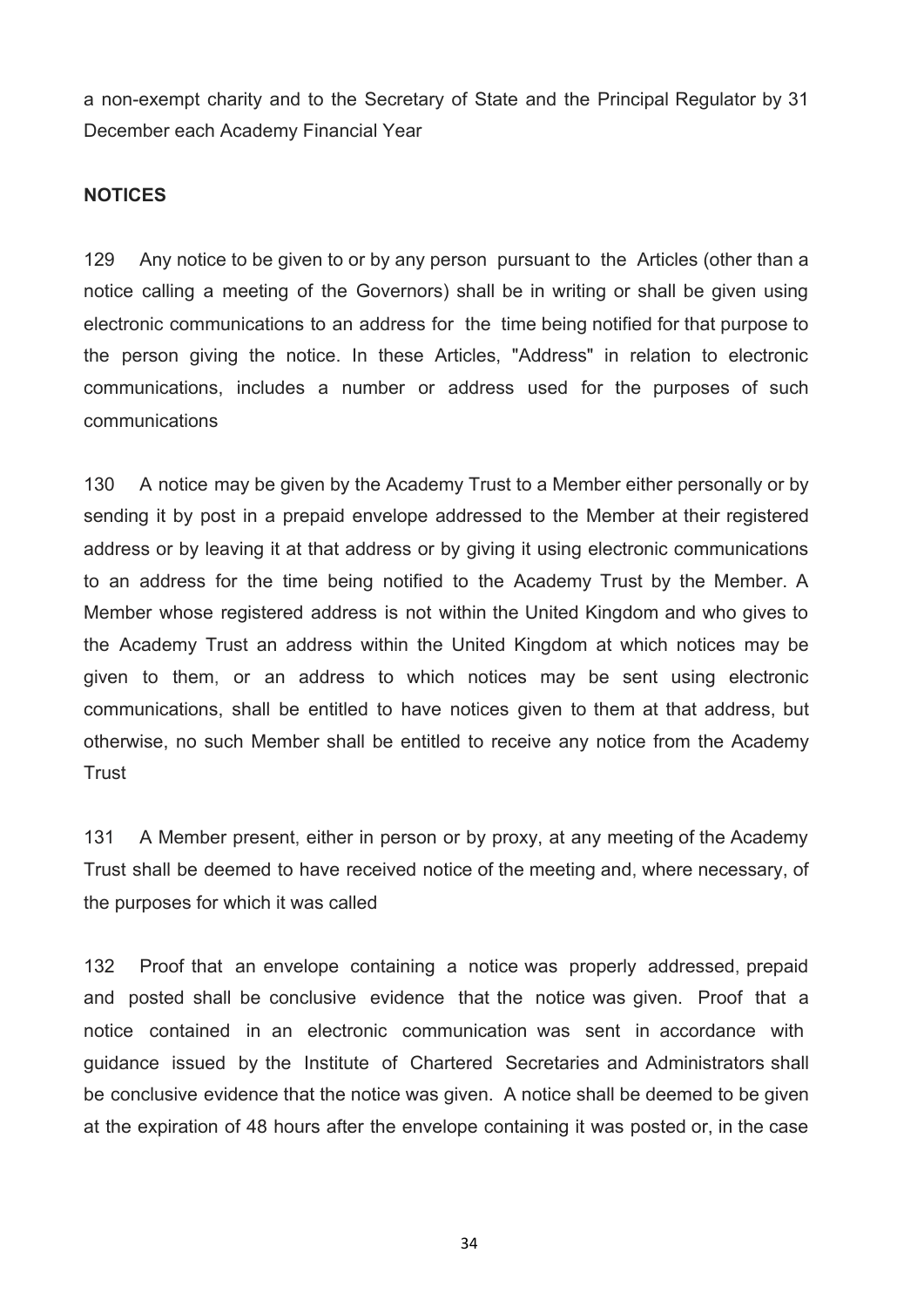of a notice contained in an electronic communication, at the expiration of 48 hours after the time it was sent

## **INDEMNITY**

133 Subject to the provisions of the Companies Act 2006 every Governor or other officer or auditor of the Academy Trust shall be indemnified out of the assets of the Academy Trust against any liability incurred by them in that capacity in defending any proceedings, whether civiI or criminal, in which judgment is given in favour or in which they are acquitted or in connection with any application in which relief is granted to them by the court from liability for negligence, default, breach of duty or breach of trust in relation to the affairs of the Academy Trust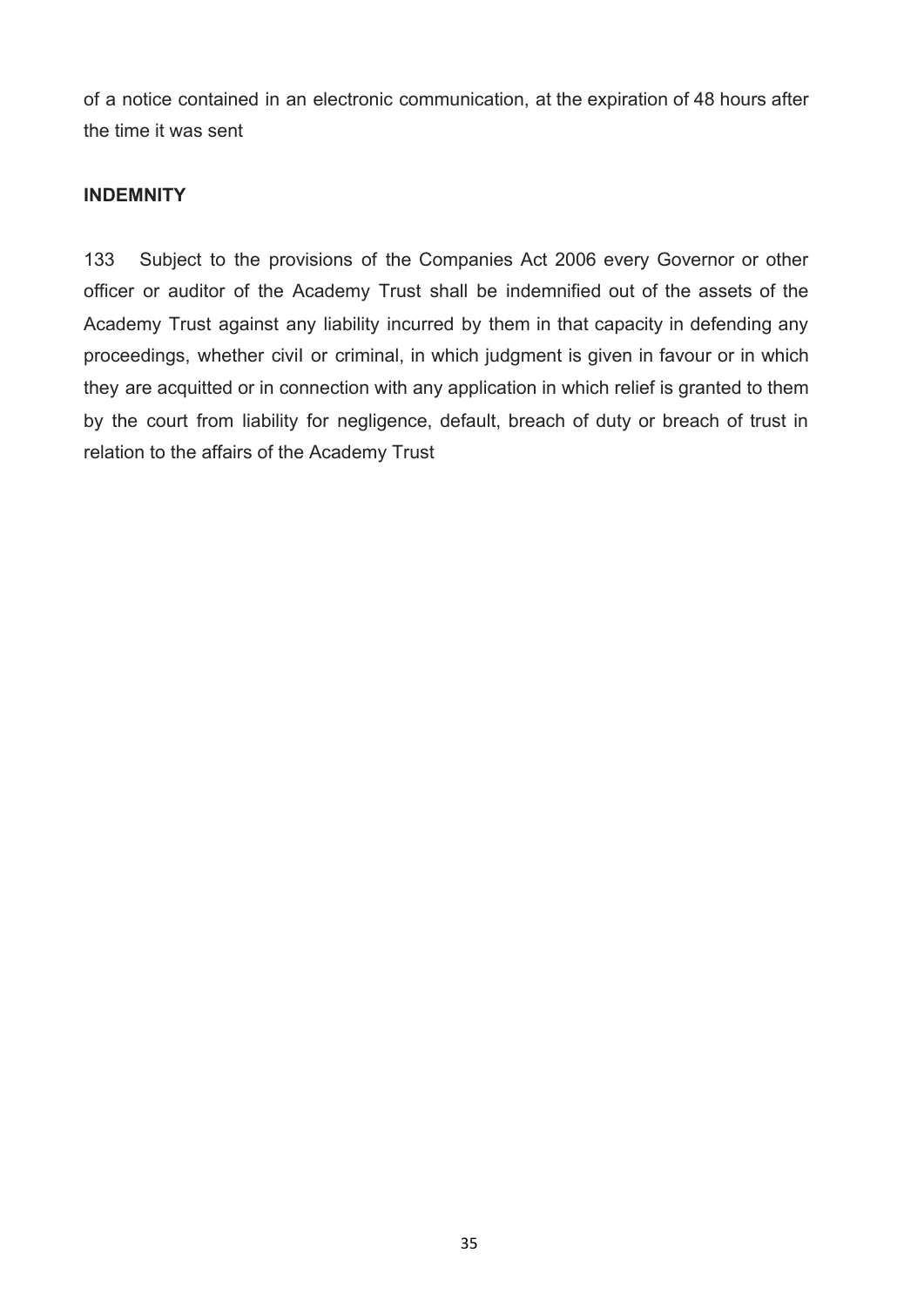## **RULES**

134 The Governors may from time to time make such rules or bye laws as they may deem necessary or expedient or convenient for the proper conduct and management of the Academy Trust and for purposes of prescribing classes of and conditions of membership, and in particular but without prejudice to the generality of the foregoing, they may by such rules or bye laws regulate

> a the admission and classification of Members of the Academy Trust (including the admission of organisations to membership) and the rights and privileges of such Members, and the conditions of membership and the terms on which Members may resign or have their membership terminated and the entrance fees, subscriptions and other fees or payments to be made by Members,

> b the conduct of Members of the Academy Trust in relation to one another, and to the Academy Trust's servants,

> c. the setting aside of the whole or any part or parts of the Academy Trust's premises at any particular time or times or for any particular purpose or purposes,

> d. the procedure at general meetings and meetings of the Governors and committees of the Governors in so far as such procedure is not regulated by the Articles, and

> e. generally, all such matters as are commonly the subject matter of Company rules

135 The Academy Trust in general meeting shall have power to alter, add or to repeal the rules or bye-laws and the Governors shall adopt such means as they think sufficient to bring to the notice of Members of the Academy Trust all such rules or bye-laws, which shall be binding on all Members of the Academy Trust Provided that no rule or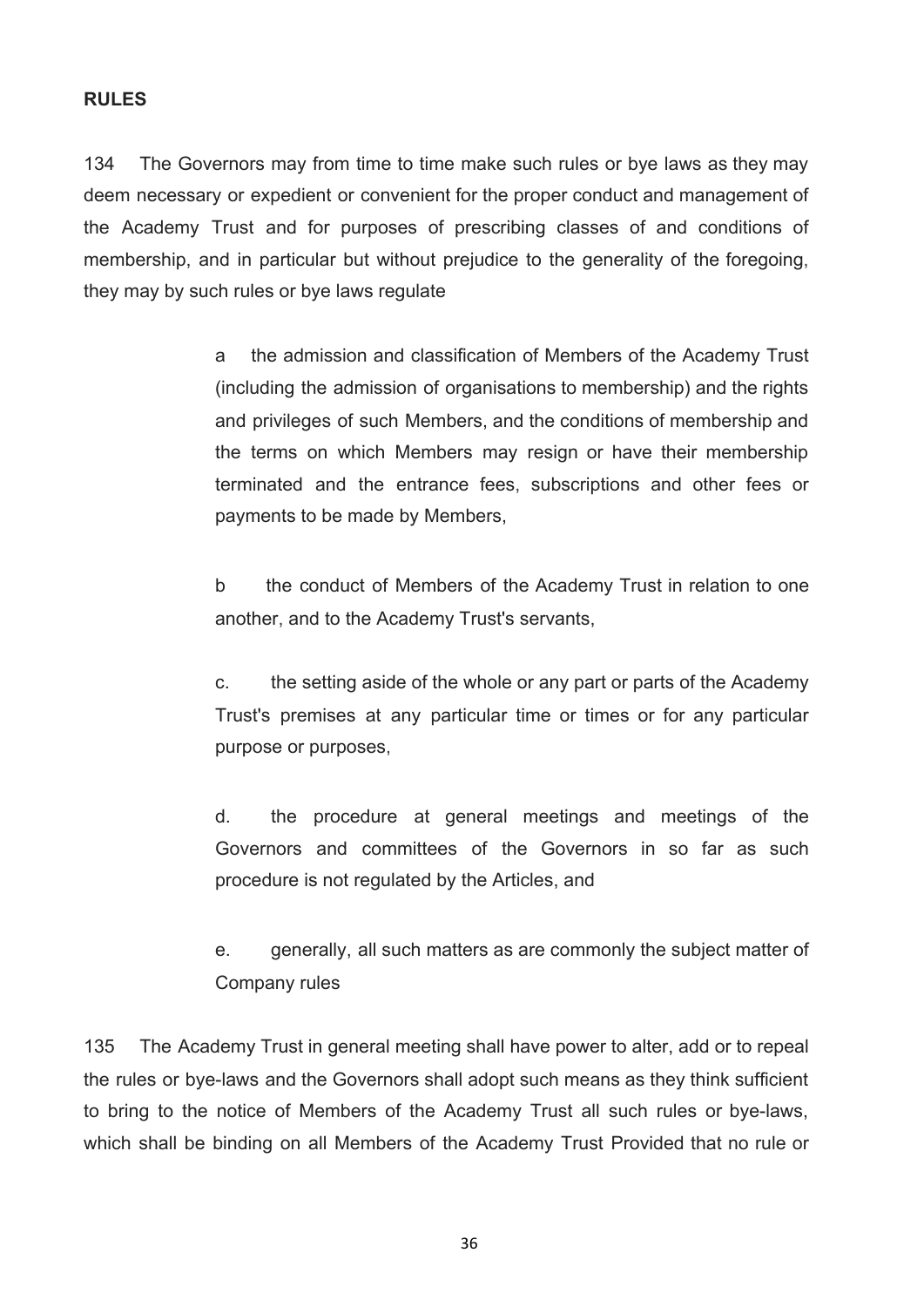bye-law shall be inconsistent with, or shall affect or repeal anything contained in the Articles

## **AVOIDING INFLUENCED COMPANY STATUS**

136 Notwithstanding the number of Members from time to time, the maximum aggregate number of votes exercisable by Local Authority Associated Persons shall never exceed 19.9% of the total number of votes exercisable by Members in general meeting and the votes of the other Members having a right to vote at the meeting will be increased on a pro-rata basis

137 No person who is a Local Authority Associated Person may be appointed as a Governor if, once the appointment had taken effect, the number of Governors who are Local Authority Associated Persons would represent 20% or more of the total number of Governors Upon any resolution put to the Governors, the maximum aggregate number of votes exercisable by any Governors who are Local Authority Associated Persons shall represent a maximum of 19.9% of the total number of votes cast by the Governors on such a resolution and the votes of the other Governors having a right to vote at the meeting will be increased on a pro-rata basis

138 No person who is a Local Authority Associated Person is eligible to be appointed to the office of Governor unless their appointment to such office is authorised by the local authority to which they are associated

139 If at the time of either their becoming a Member of the Academy Trust or their first appointment to office as a Governor any Member or Governor was not a Local Authority Associated Person but later becomes so during their membership or tenure as a Governor they shall be deemed to have immediately resigned their membership and/or resigned from their office as a Governor as the case may be

140 If at any time the number of Governors or Members who are also Local authority Associated Persons would (but for Articles 136 to 139 inclusive) represent 20% or more of the total number of Governors or Members (as the case may be) then a sufficient number of the Governors or Members (as the case may be) who are Local Authority Associated Persons shall be deemed to have resigned as Governors or